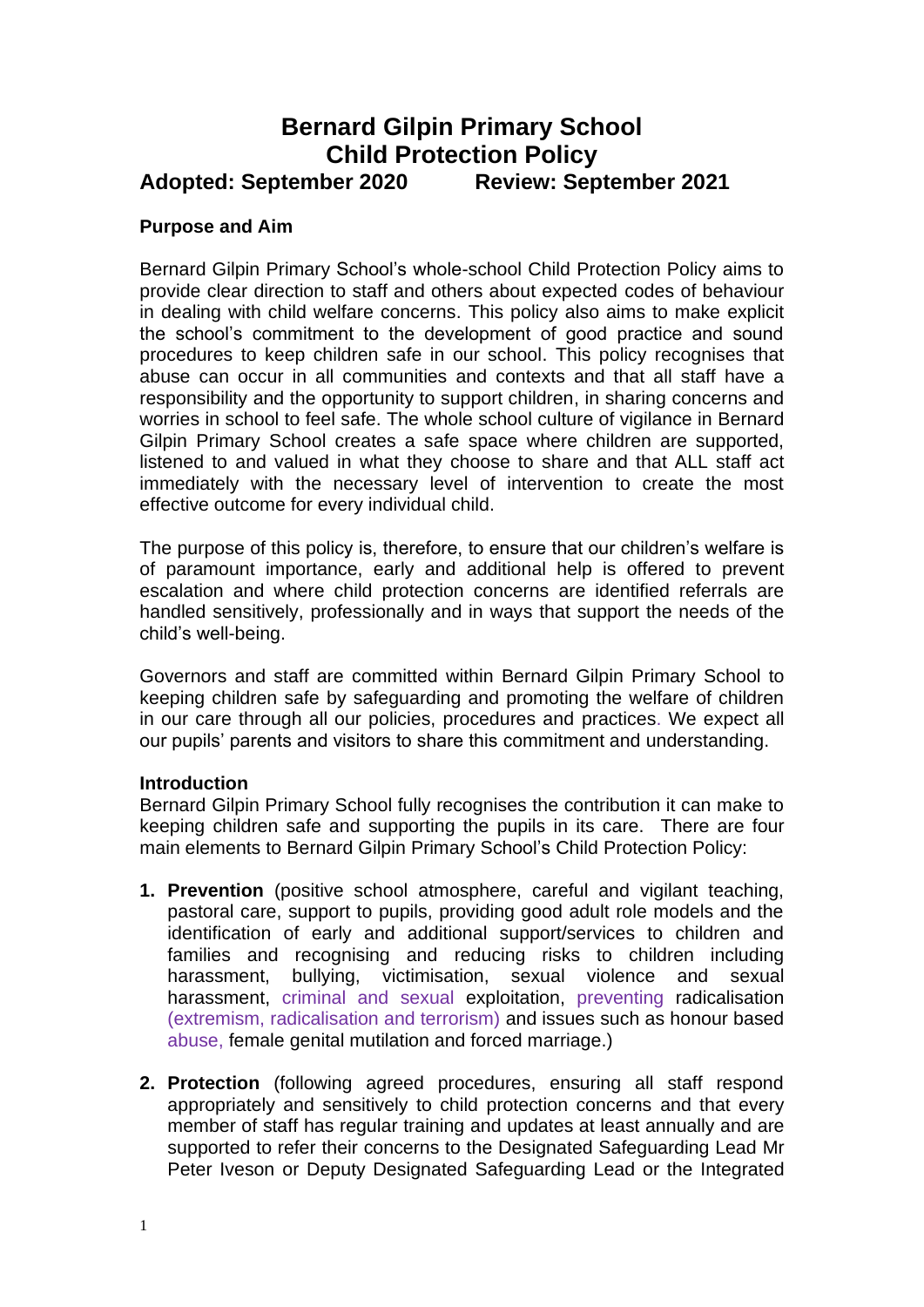Contact and Referral Team on 561 7007 directly IF NECESSARY. In certain specific cases such as female genital mutilation (Mandatory reporting of FGM from October 2015), radicalisation or forced marriage there are SPOCS/named teams and individuals within the police who can be contacted).

- **3. Reconsideration** (following and challenging the progress of new referrals and existing cases to ensure that individual cases are reconsidered if there remains no improvement to a child's circumstances).
- **4. Support** (for pupils and school staff and for children who may be vulnerable due to their individual circumstances or extra-familial harm) and taking action to enable all children to have the best outcomes).

All staff have the added responsibility of recognising that there may be children with additional vulnerability who remain at higher risk of harm or abuse because of their existing vulnerability. All school and college staff should be particularly alert to the potential need for early help for a child who:

- is disabled and has specific additional needs
- has special educational needs (whether or not they have a statutory Education, Health and Care Plan)
- is a young carer
- is showing signs of being drawn in to anti-social or criminal behaviour, including gang involvement and association with organised crime groups
- is frequently missing/goes missing from care or from home
- is at risk of modern slavery, trafficking or exploitation
- is at risk of being radicalised or exploited
- is in a family circumstance presenting challenges for the child, such as drug and alcohol misuse, adult mental health issues and domestic abuse
- is misusing drugs or alcohol themselves
- has returned home to their family from care
- is a privately fostered child

## (KCSIE 2020)

All staff have a responsibility to recognise child abuse, neglect and peer on peer (child on child) abuse in its many forms. All staff should also be aware that mental health problems can, in some cases, be an indicator that a child has suffered or is at risk of suffering abuse, neglect or exploitation. Additional guidance on how our school supports the following areas of additional need or harm are provided in the hyperlinked documents in Appendix 1 of this Child Protection Policy and includes the full list taken from Keeping Children Safe in Education 2020 pages 82-97. Where the school has created an additional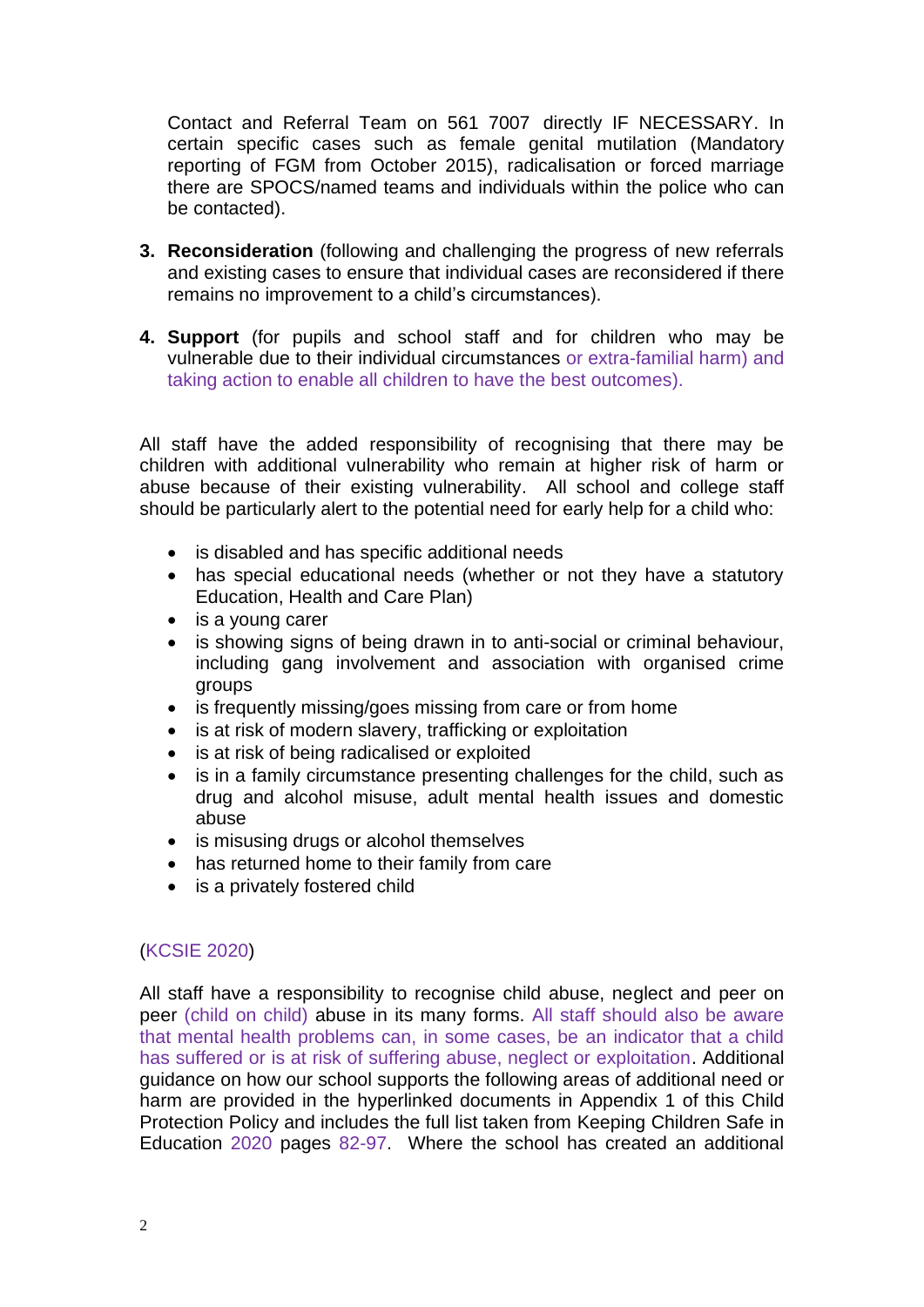school policy because of any specific area of need this is to be read in conjunction with this Child Protection Policy.

Broadly the areas taken from Keeping Children Safe in Education, 2020 Annex A, include

- Children in the court system
- Children missing from education
- Children with family members in prison
- Child Criminal Exploitation (CCE)
- Child Sexual Exploitation (CSE)
- County Lines
- Domestic Abuse
- Homelessness
- So called 'Honour Based Abuse' inclusive of Female Genital Mutilation (FGM) and Forced Marriage.
- FGM
- Forced Marriage
- Preventing Radicalisation
- The Prevent duty
- Channel
- Peer on Peer / Child on Child Abuse
- Sexual violence and sexual harassment between children in schools and colleges
- Upskirting
- The response to a report of sexual violence or sexual harassment

#### (KCSIE 2020)

AS STATED THE FULL LIST OF ADDITIONAL ADVICE AND SUPPORTIVE HYPERLINKS CAN BE FOUND IN APPENDIX 1 OF THIS POLICY

In the event of any of the above issues being recognised, information should be shared directly with the Designated Safeguarding Leads which will result in the situation being recorded, evaluated and support offered in school or the pupil/s being referred to specific services.

#### **This policy applies to Bernard Gilpin Primary School's whole workforce.**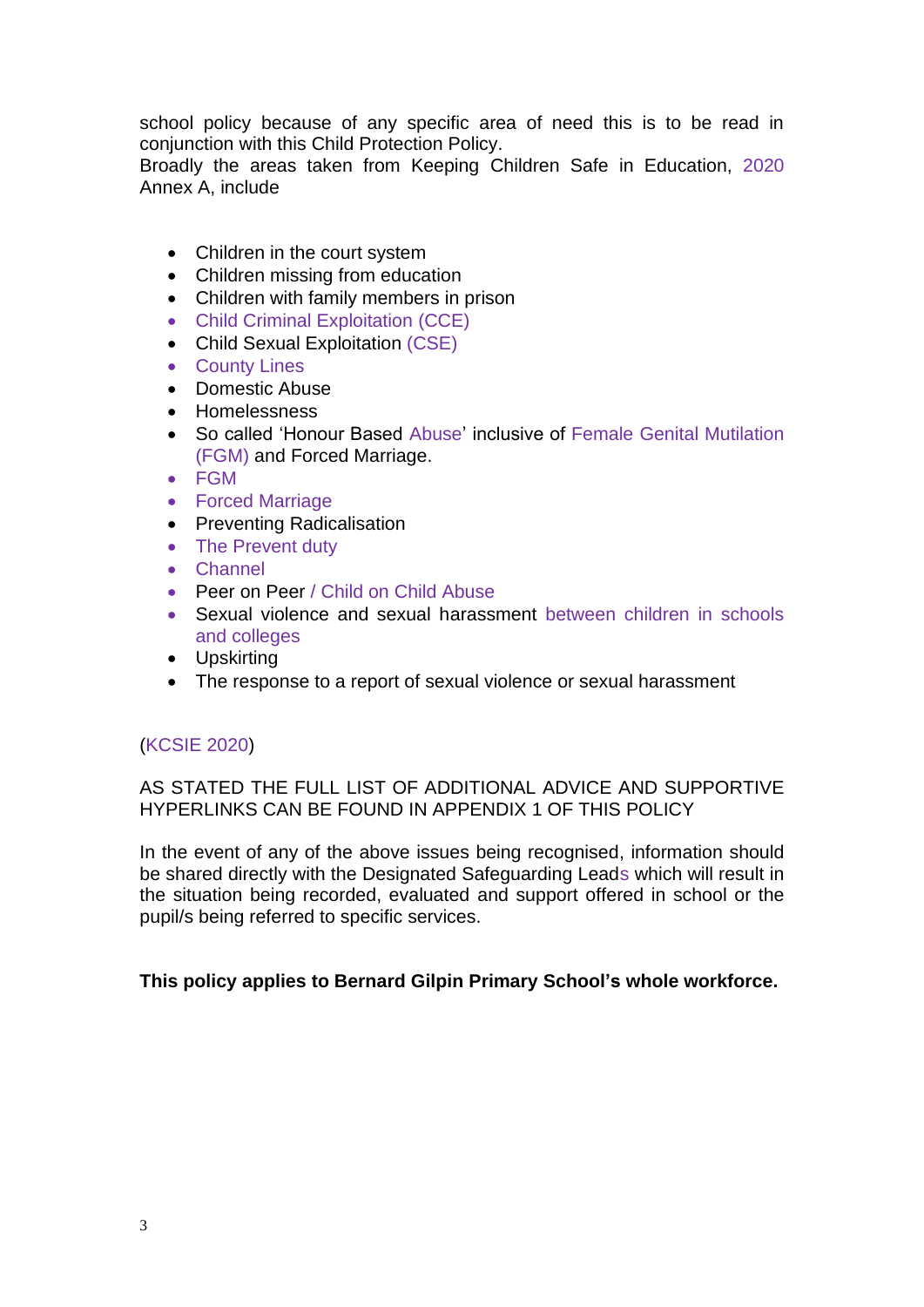## **Framework and Legislation**

No school operates in isolation. Keeping children safe from significant harm is the responsibility of all adults especially those working with children. The development of appropriate procedures and the monitoring of good practice are the responsibilities of Sunderland Safeguarding Children Partnership, which includes the partnership of several agencies who work with children and families across the City.

Bernard Gilpin Primary School is committed to keeping children safe and safeguarding all children in accordance with Child Protection: Sunderland Safeguarding Children Partnership's Multi Agency Safeguarding Arrangements (MASA) [www.safeguardingchildrensunderland.com](http://www.safeguardingchildrensunderland.com/) and partner agencies in all cases where there is a concern about significant harm.

Significant Harm is defined in The Children's Act 1989 as the ill-treatment (including sexual abuse and physical abuse) or the impairment of health (physical or mental) or development (physical, intellectual, emotional, social or behavioural) as compared to a similar child.

**Note**: harm now includes the impairment of a child's health or development as a result of witnessing the ill treatment of another person. *(Adoption and Children Act 2002)*

Local Authorities have a duty to investigate (under S47 of the Children Act 1989). Where a Local Authority is informed that there is a child who is living, or is found, in their area and they have reasonable cause to suspect that child is suffering or is likely to suffer significant harm they must make such enquiries as necessary to promote or safeguard the child's welfare. Together for Children through the Integrated Contact and Referral Team undertakes this responsibility on behalf of the Local Authority once a referral has been made.

Keeping Children Safe in Education September 2020 contains information on what schools and colleges **should** do and sets out the legal duties with which schools and colleges **must** comply. It should be read alongside Working Together to Safeguard Children 2018 which applies to all schools, including maintained nursery schools. The Children Act 1989 sets out the legal framework.

# **Roles and Responsibilities For All Staff**

Safeguarding and promoting the welfare of children is defined for the purposes of this policy as: protecting ALL children from maltreatment and abuse; (including in addition to the four categories of harm, issues such as sexual violence and sexual harassment, child criminal exploitation (CCE), child sexual exploitation (CSE), honour based abuse (HBA) inclusive of female genital mutilation (FGM) and forced marriage, preventing radicalisation, (extremism, radicalisation and terrorism), harassment, bullying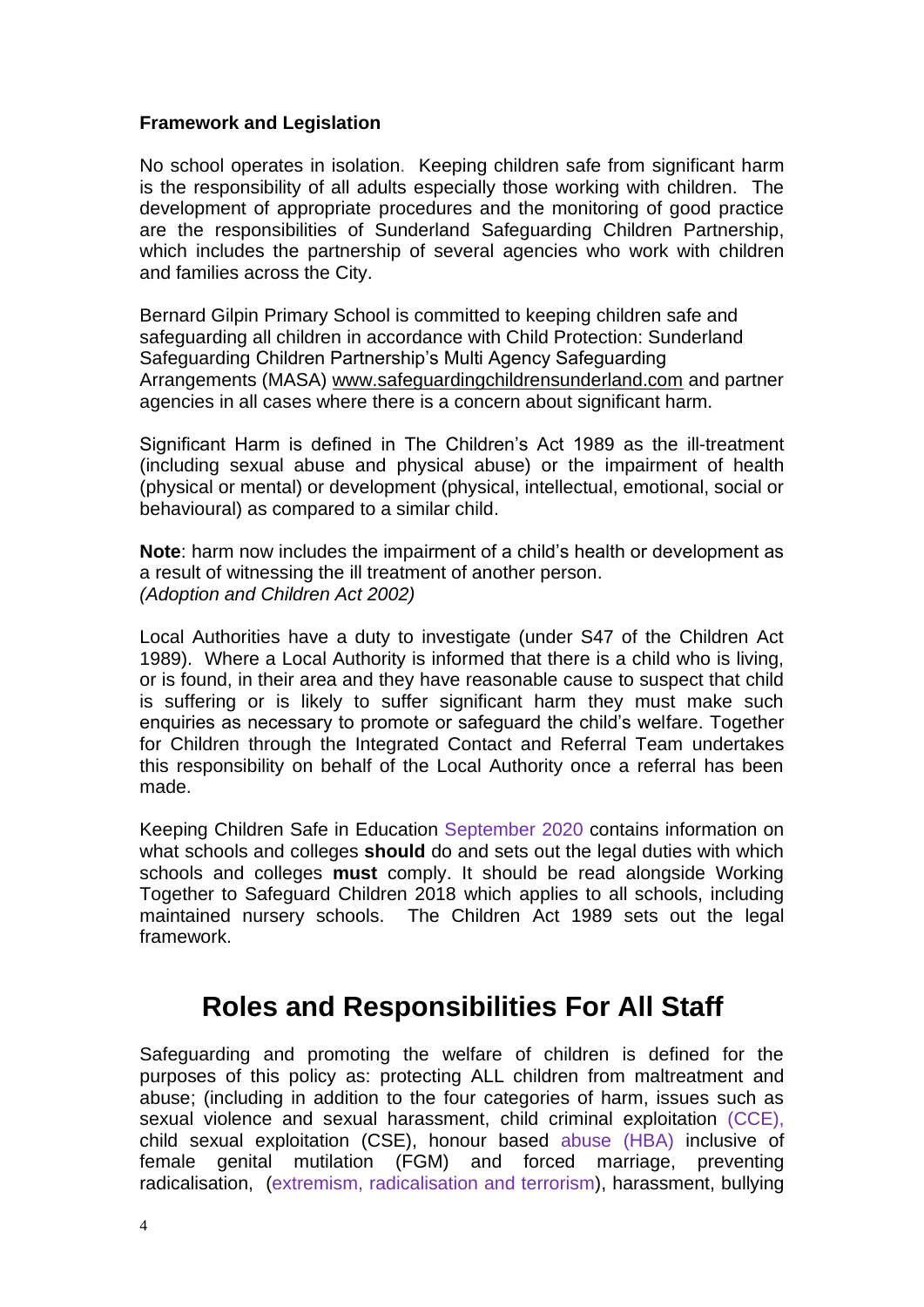and victimisation) preventing impairment of children's health (physical and mental health) or development; ensuring that children grow up in circumstances consistent with the provision of safe and effective care; and taking action to enable all children to have the best outcomes. This includes everyone under the age of 18.

Everyone who comes into contact with children and their families has a role to play in safeguarding children. Due to the regular contact with children all staff at Bernard Gilpin Primary School have, we hold a particularly important role in safeguarding as we are in a position to identify concerns early, provide help for children and to prevent concerns from escalating. Children can make disclosures or show signs of abuse at any time and to any individual and safeguarding incidents can occur within schools. Therefore, through a thorough induction process and the sharing of this policy to all staff, students and volunteers, it is important that ALL staff:

- Ensure that they listen to and reflect on the voice of the child at ALL times and take seriously any concerns raised to them by a child.
- Ensure that they report ANY concerns of harm to any child to the Designated Safeguarding Lead immediately. (However, ALL staff can refer their concerns directly to the Integrated Contact and Referral Team if necessary and the police in the stated incidents above. They should inform the Designated Safeguarding Lead as soon as possible if they have reported concerns directly).
- Ensure that they immediately share with the Designated Safeguarding Lead information shared with them by a child or directly observed/witnessed and record it. This could include sharing information on behalf of the Designated Safeguarding Lead with other agencies. All discussions, decisions and reasons for them should be recorded in writing adhering to Bernard Gilpin Primary School's Recording and Information Sharing Policy/Procedure.
- Ensure that they maintain an attitude of **'it could happen here'** and report any concerns regarding the behaviour of a child/an adult/staff member in school directly to the Designated Safeguarding Lead/Headteacher.
- Ensure that they feel able to raise concerns about poor or unsafe practices of staff and potential failures in the school's safeguarding regime through whistleblowing procedures and the Staff Behaviour/Code of Conduct Policy.
- Ensure that they attend regular formal training/updates at least annually to support them in recognising the signs and symptoms of abuse, particularly in support of early identification of needs of children to prevent an escalation of need or risk to the child.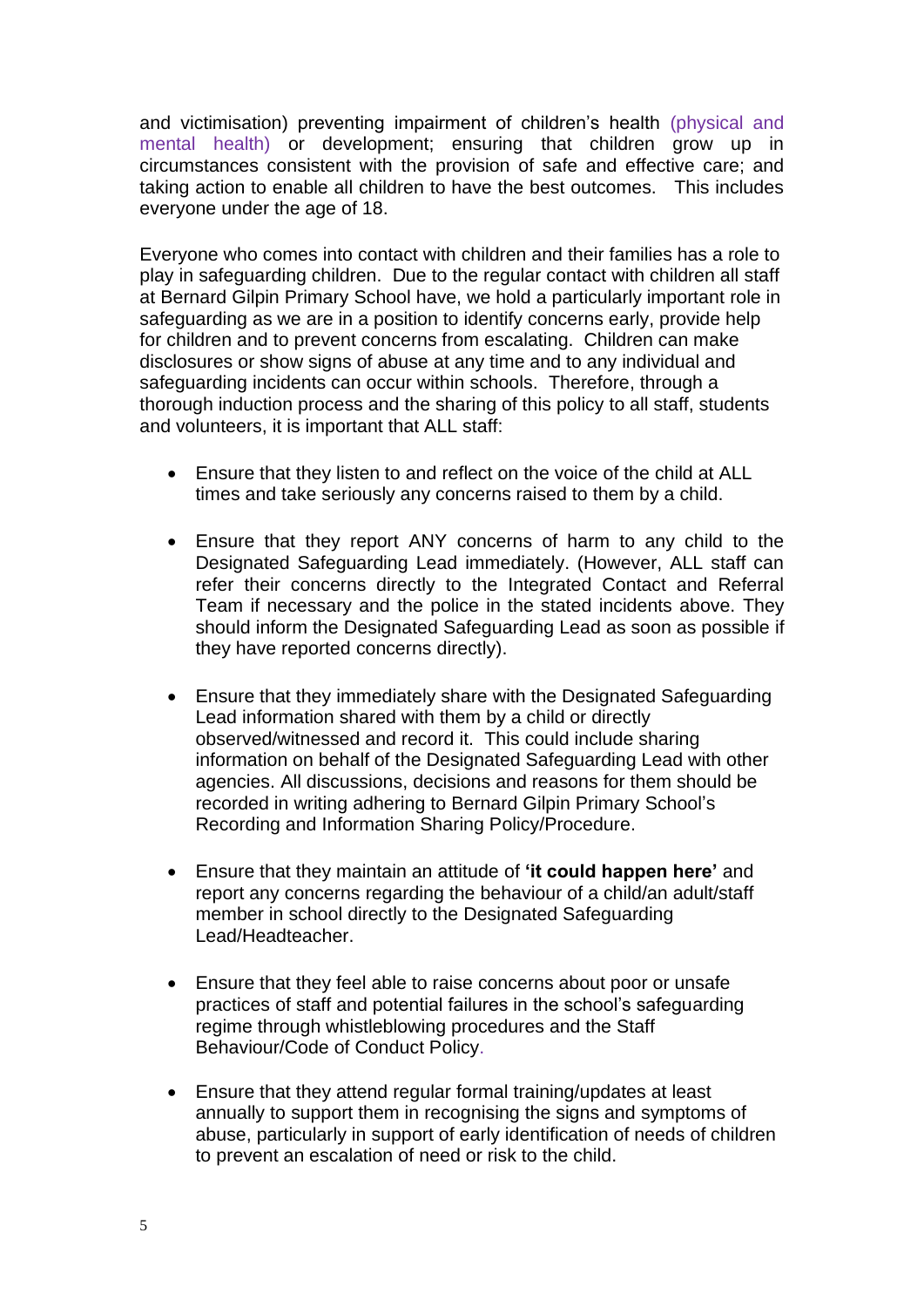- Ensure from the 1st July 2015 for schools, (or 18th September 2015 for Colleges) that under the Counter Terrorism and Security Act, April 2015, that the school has 'due regard to Prevent' and to assess risk of children and young people being radicalised or drawn into extremism/terrorism (based upon potential risks in local area and that clear protocols are in place for all visitors so that their views are appropriate and not an opportunity to influence others).
- Ensure from October 2015 that there is mandatory reporting to the police in all cases where teachers discover that an act of FGM appears to have been carried out.
- Ensure that they understand through online safety training the additional risks for pupils online and continue to promote the school's Online Safety Policy/acceptable usage in the protection of all pupils. This includes the management of internet access via children's own mobile phones or electronic devices that can allow them unlimited access to the internet without any restrictions using their own data allowance. It should be clear in every school's online safety policy/acceptable usage, the expectations of pupils regarding their own devices whilst on school site and the consequences of any evidence of inappropriate use of the internet.
- Ensure that they remain vigilant whilst visitors are on site and continue to promote the school's commitment to keeping children safe through reminding visitors and parents of the school's appropriate use of personal mobile phones/devices whilst they are on school premises. This includes staff understanding and adhering to the Staff Behaviour Policy inclusive of use of mobile phones and electronic devices.

Bernard Gilpin Primary School will work with social care, the police, health services and other services to promote the welfare of children and protect them from harm.

# **The Designated Safeguarding Lead**

Bernard Gilpin Primary School has appointed from our SLT Mr Peter Iveson to be our Designated Safeguarding Lead. This person has the overall responsibility for safeguarding and child protection and has the appropriate authority and training to undertake such a role and is able to provide advice and support to other staff on child welfare and child protection matters. This person is able to take part in strategy discussions and inter agency meetings and to support other trained staff to do so as well as contribute to the assessment of children. The Designated Safeguarding Lead (and any deputies) are most likely to have a complete safeguarding picture and be the most appropriate person to advise on the response to safeguarding concerns (KCSIE 2020).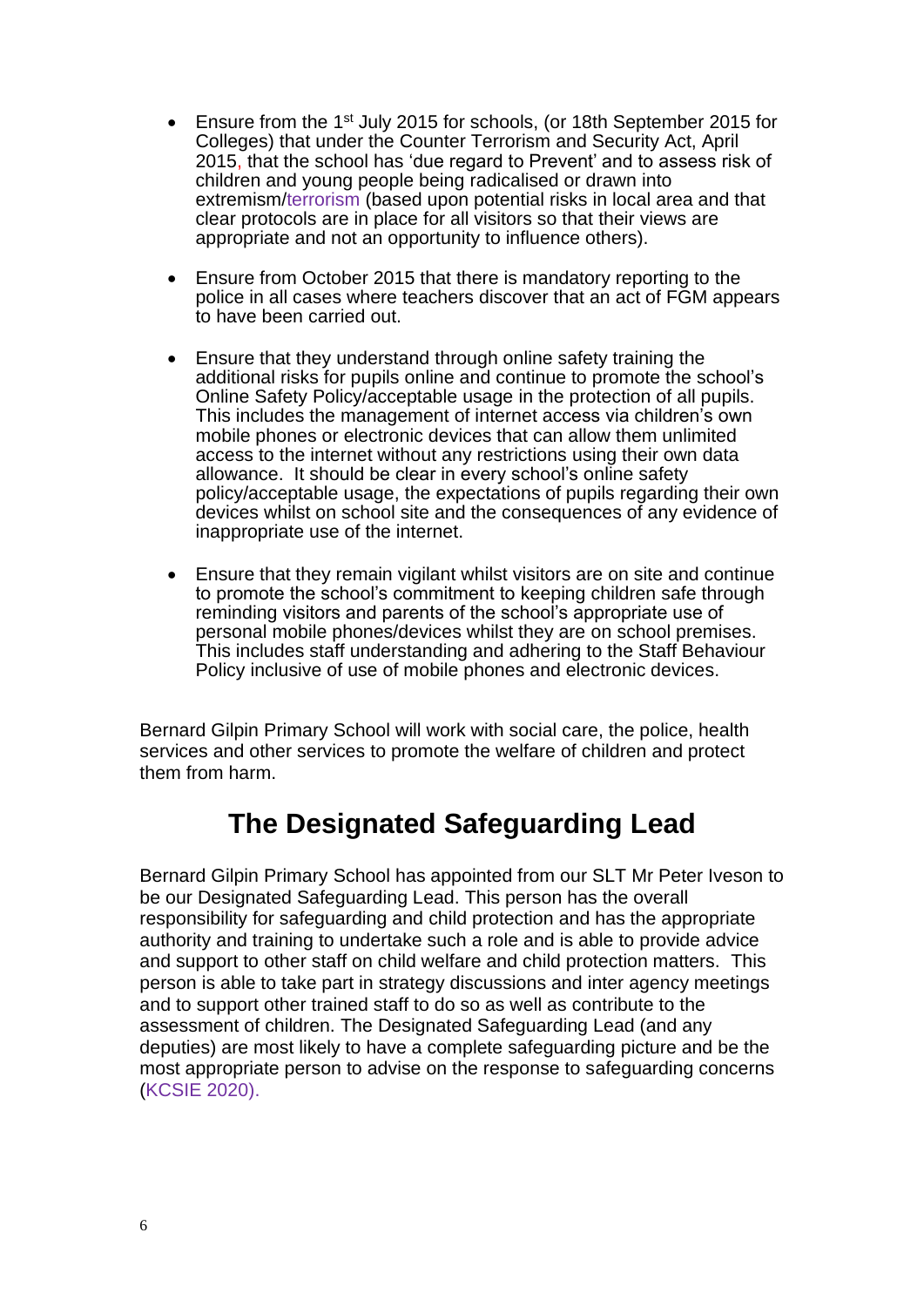# **Role of the Designated Safeguarding Lead**

At Bernard Gilpin Primary School we have appointed the following Deputy Designated Leads Mr Andrew Bainbridge and Mrs Georgia O'Mara who are part of the safeguarding team. These individuals are trained to the same standard as the Designated Safeguarding Lead. Whilst the activities of the Designated Safeguarding Lead can be delegated to appropriately trained deputies the ultimate LEAD RESPONSIBILITY for child protection will not be delegated and remains with the Designated Safeguarding Lead.

Any deputies should be trained to the same standard as the designated safeguarding lead and the role should be explicit in their job description.

The Designated Safeguarding Lead has a very detailed role, (see below)

However, if there is an IMMEDIATE safeguarding concern and the Designated Safeguarding Leads are unavailable please seek immediate support via the Integrated Contact and Referral Team (0191 561 7007).

The broad areas of responsibility for the Designated Safeguarding Leads are identified here:

## **Manage referrals**

- Refer cases of suspected abuse to the Integrated Contact and Referral Team
- Support staff who make referrals to the Integrated Contact and Referral Team.
- Refer cases to the Channel programme where there is a radicalisation concern as required
- Support staff who make referrals to the Channel programme.
- Refer cases where a person is dismissed or left due to risk/harm to a child to the Disclosure and Barring Service as required.
- Refer cases where a crime may have been committed to the Police as required.

## **Work with others**

- Act as a point of contact with the three safeguarding partners (Sunderland Safeguarding Children Partnership).
- Liaise with the Headteacher to inform them of issues, especially ongoing enquiries under section 47 of the Children Act 1989 and police investigations.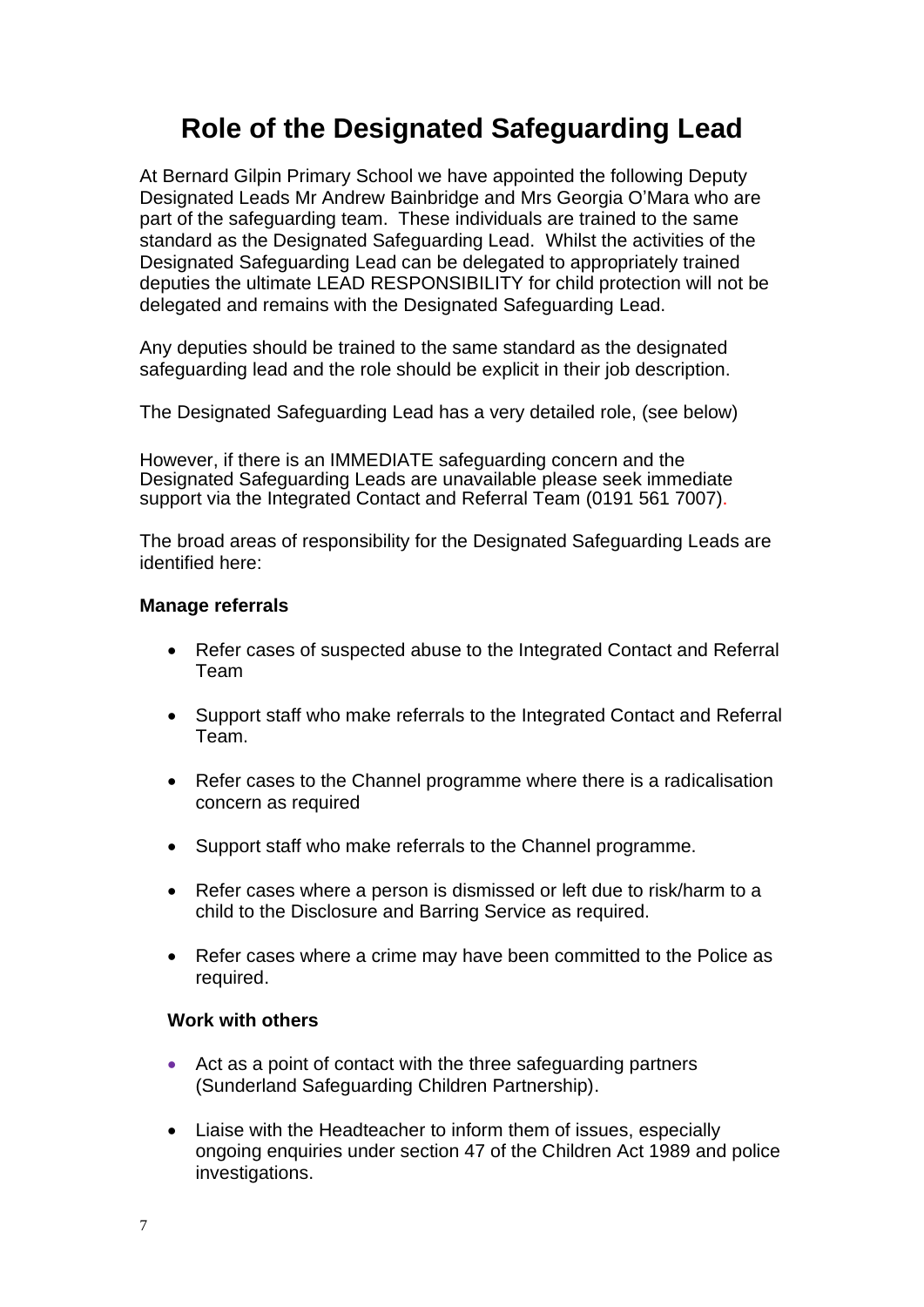- As required liaise with the case manager (Headteacher or where the Headteacher is the subject of the allegations the Chair of Governors) and the Designated Officer through Together for Children, operating on behalf of the Local Authority for child protection concerns (all cases which concern a staff member).
- Liaise with staff (especially pastoral support staff, school nurses, IT Technicians and SENCO and Senior Mental Health Leads) on matters of safety and safeguarding (including online and digital safety) and when deciding whether to make a referral by liaising with relevant agencies.
- Act as a source of support, advice and expertise for all staff on matters of safety and safeguarding and when deciding whether to make a referral by liaising with relevant agencies.

## **Training**

The Designated Safeguarding Lead (and any deputies) should undergo training to provide them with the knowledge and skills required to carry out the role. This training should be updated at least every two years. The Designated Safeguarding Lead should undertake Prevent awareness training. Training should provide Designated Safeguarding Leads with a good understanding of their own role, and the processes, procedures and responsibilities of other agencies, particularly children's social care, so they:

- Understand the assessment process for providing early help and statutory intervention, including local criteria for action and local authority children's social care (Together for Children) referral arrangements.
- Have a working knowledge of how local authorities conduct a child protection case conference and a child protection review conference and be able to attend and contribute to these effectively when required to do so;
- Ensure each member of staff has access to, and understands, the school's Child Protection Policy and procedures, especially new and part time staff;
- Are alert to the specific needs of children in need, those with special educational needs and young carers;
- Understand relevant data protection legislation and regulations, especially the Data Protection Act 2018 and the General Data Protection Regulation;
- Understand the importance of information sharing, both within the school or college, and with the three safeguarding partners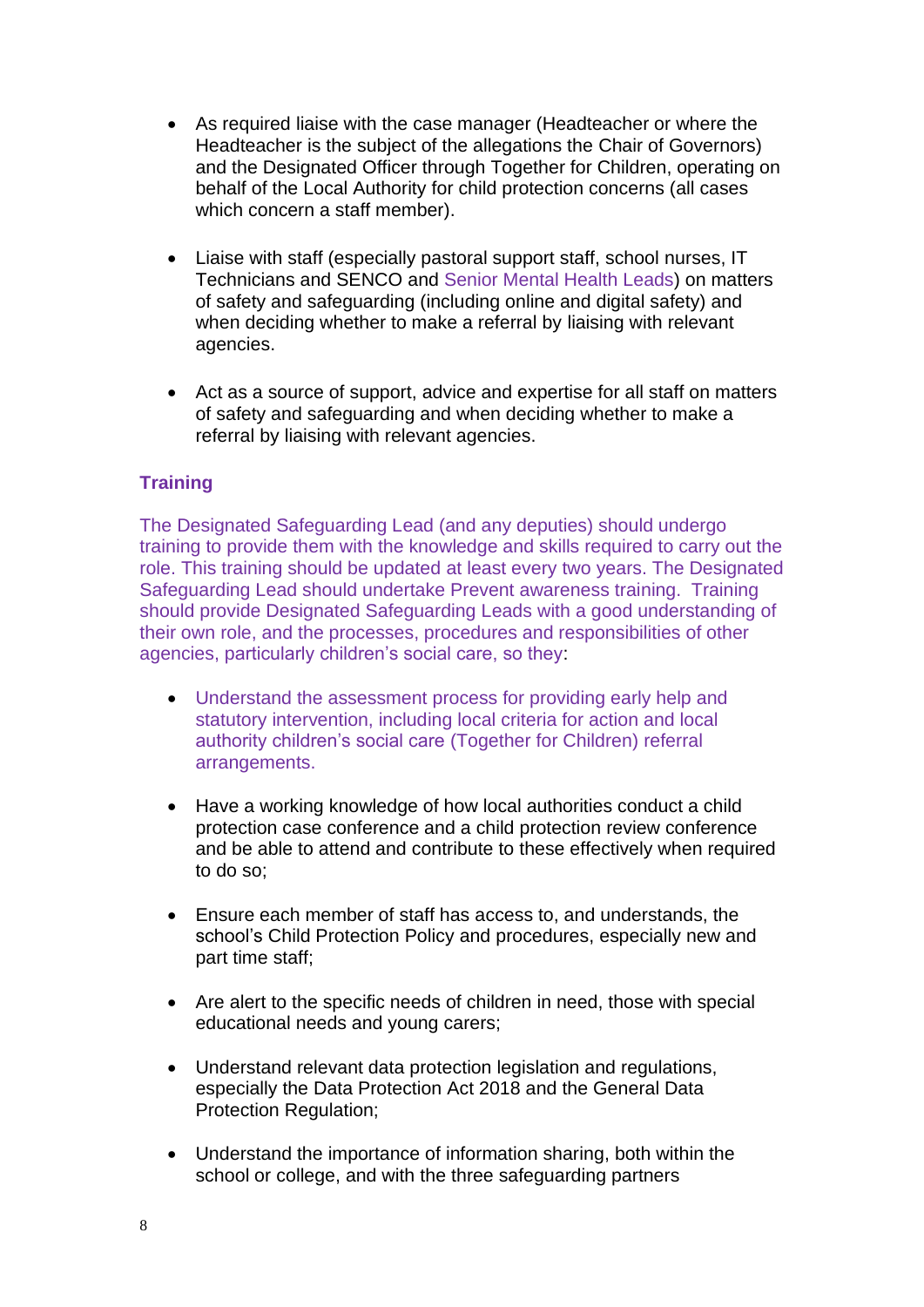(Sunderland Safeguarding Partnership), other agencies, organisations and practitioners;

- Are able to keep detailed, accurate, secure written records of concerns and referrals;
- Understand and support the school or college with regards to the requirements of the Prevent duty and are able to provide advice and support to staff on protecting children from the risk of radicalisation;
- Are able to understand the unique risks associated with online safety and be confident that they have the relevant knowledge and up to date capability required to keep children safe whilst they are online at school;
- Can recognise the additional risks that children with SEN and disabilities (SEND) face online, for example, from online bullying, grooming and radicalisation and are confident they have the capability to support SEND children to stay safe online;
- Obtain access to resources and attend any relevant or refresher training courses; and
- Encourage a culture of listening to children and taking account of their wishes and feelings, among all staff, in any measures the school or college may put in place to protect them.

In addition to the formal training set out above, their knowledge and skills should be refreshed (this might be via e-bulletins, meeting other Designated Safeguarding Leads, or simply taking time to read and digest safeguarding developments) at regular intervals, as required, and at least annually, to allow them to understand and keep up with any developments relevant to their role.

## **Raise Awareness**

The Designated Safeguarding Lead should:

- Ensure the school policies are known understood and used appropriately.
- Ensure the school Child Protection Policy is reviewed annually (as a minimum) and the procedures and implementation are updated and reviewed regularly, and work with governing bodies or proprietors regarding this.
- Ensure the Child Protection Policy is available publicly and parents are aware of the fact that referrals about suspected abuse or neglect may be made and the role of the school or college in this.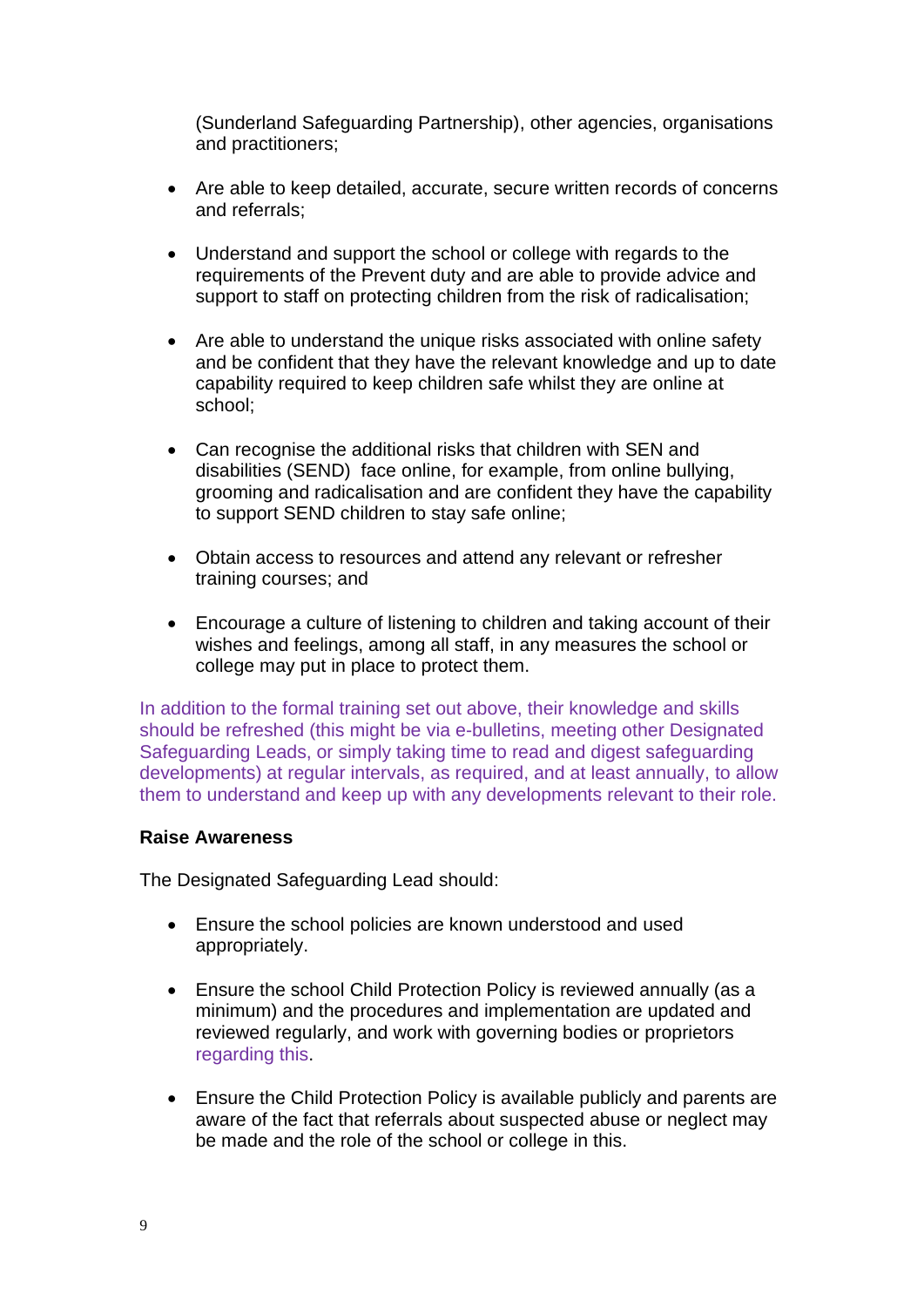- Link with the Sunderland Safeguarding Children Partnership to make sure staff are aware of training opportunities and the latest local policies on safeguarding and
- Help promote educational outcomes by sharing the information about the welfare, safeguarding and child protection issues that children, including children with a social worker, are experiencing, or have experienced, with teachers and school leadership staff. Their role could include ensuring that the school, and their staff, know who these children are, understand their academic progress and attainment and maintain a culture of high aspirations for this cohort; supporting teaching staff to identify the challenges that children in this group might face and the additional academic support and adjustments that they could make to best support these children.

## **Child Protection File**

Where children leave the school or college (including in-year transfers) the Designated Safeguarding Lead should ensure their child protection file is transferred to the new school as soon as possible. This should be transferred separately from the main pupil file, ensuring secure transit, and confirmation of receipt should be obtained. Receiving schools should ensure key staff such as designated safeguarding leads and SENCOs, are aware as required.

In addition to the child protection file, the Designated Safeguarding Lead should also consider if it would be appropriate to share any information with the new school or college in advance of a child leaving. For example, information that would allow the new school or college to continue supporting victims of abuse and have that support in place for when the child arrives.

## **Availability**

During term time the Designated Safeguarding Lead (or a deputy) should always be available (during school or college hours) for staff in the school or college to discuss any safeguarding concerns. Whilst generally speaking the Designated Safeguarding Lead (or deputy) would be expected to be available in person, it is a matter for individual schools and colleges, working with the Designated Safeguarding Lead, to define what "available" means and whether in exceptional circumstances availability via phone and /or Skype or other such media is acceptable.

It is a matter for individual schools and colleges and the Designated Safeguarding Lead to arrange adequate and appropriate cover arrangements for any out of hours/out of term activities.

**Taken from Keeping Children Safe in Education, 2020: Annex B.**

**In addition, PG: Safeguarding First Ltd recommends as best practice that the Designated Safeguarding Lead's:**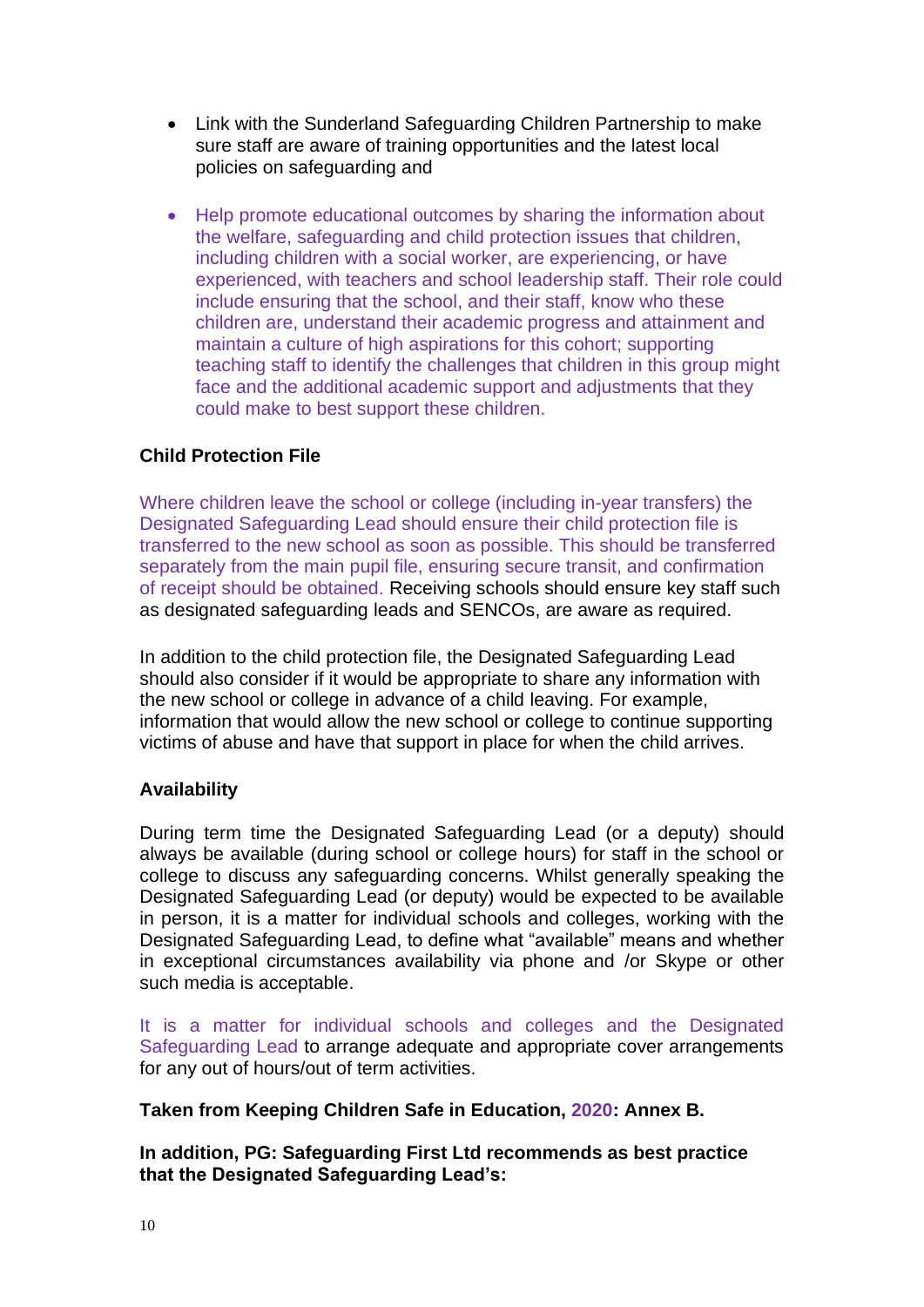- Ensure each member of staff has access to and understands the school's suite of safeguarding policies particularly the Child Protection Policy and the Staff Behaviour Policy, especially new or part-time staff who may work with different establishments.
- Be aware of all school excursions and residentials and clarify with educational visit co-ordinator/group leader(s) their role and responsibility in connection with safeguarding/child protection.
- Ensure that a Professional Supervision Policy is in place for all Designated Safeguarding Leads and is a well embedded process in schools that allows for critical and reflective practice to promote the educational outcomes and improved mental health and wellbeing of all vulnerable children.
- Ensure that a whole school policy for Induction is in place for all new starters including members of the workforce and volunteers, to induct them thoroughly into all key aspects of their role and responsibility in school across all five bubbles of the PG:SF business model.
- Ensure a whole school policy about managing behaviour and discipline including the use of reasonable force, is in place. There are circumstances when it is appropriate for staff in schools and colleges to use reasonable force to safeguard children and young people. The term 'reasonable force' covers the broad range of actions used by staff that involve a degree of physical contact to control or restrain children. This can range from guiding a child to safety by the arm, to more extreme circumstances such as breaking up a fight or where a young person needs to be restrained to prevent violence or injury. 'Reasonable' in these circumstances means 'using no more force than is needed'. The use of force may involve either passive physical contact, such as standing between pupils or blocking a pupil's path, or active physical contact such as leading a pupil by the arm out of the classroom. When using reasonable force in response to risks presented by incidents involving children with SEN or disabilities or with medical conditions, schools and colleges should in considering the risks carefully recognise the additional vulnerability of these groups. They should also consider their duties under the Equality Act 2010/36 in relation to making reasonable adjustments, non-discrimination and their Public Sector Equality Duty.
- Ensure an effective whole school policy against bullying/online bullying inclusive of measures to prevent all forms of bullying among pupils, is in place.
- Inform LA/Together for Children of any pupil to be deleted from school admission register and follow missing from education protocols.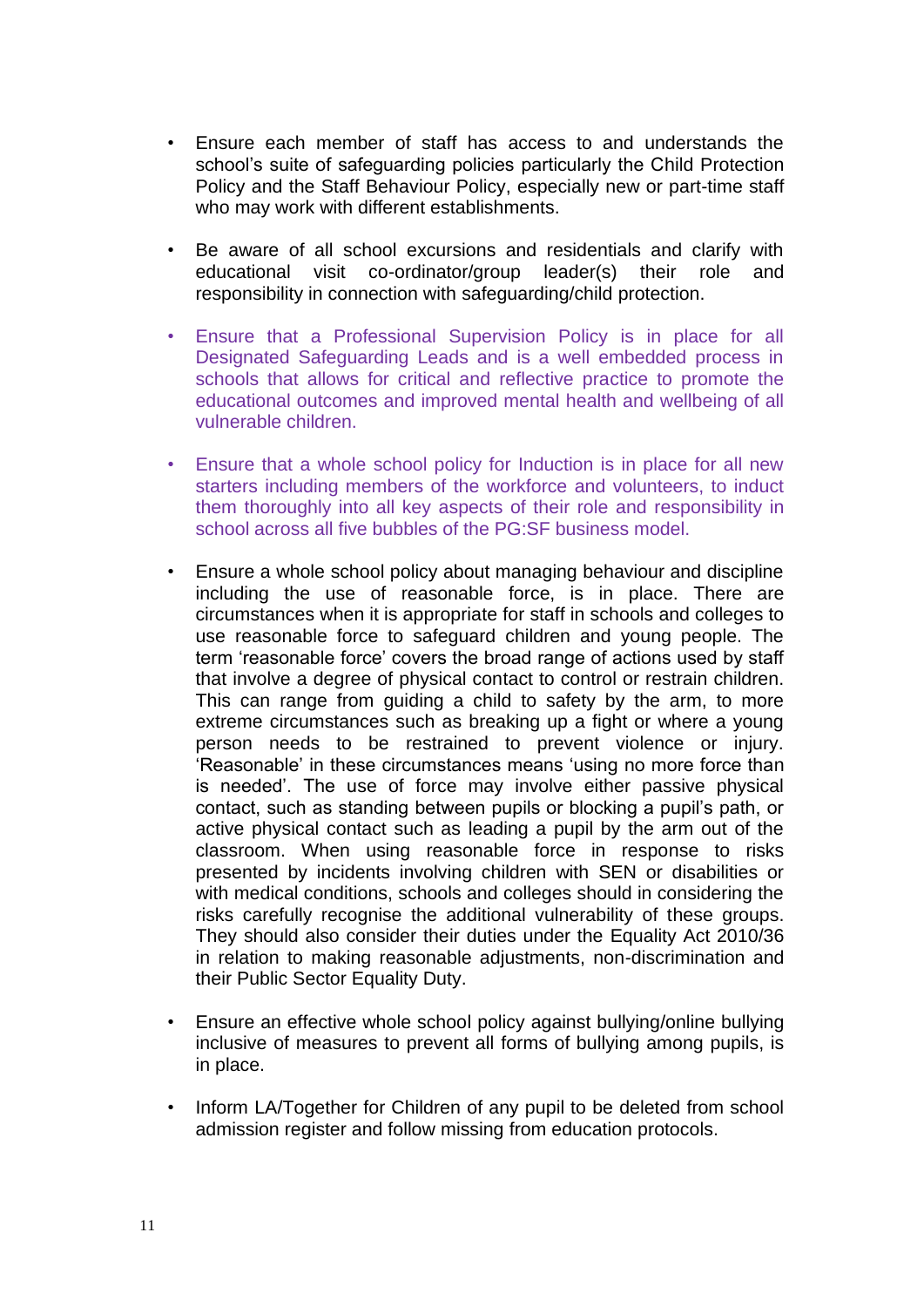• Inform the LA/Together for Children of any pupil who fails to attend school regularly, or has been absent without schools permission for a continuous period of 10 days or more.

# **Responsibilities of Bernard Gilpin Primary School's Governing Body**

Governing bodies and proprietors should have a senior board level (or equivalent) lead to take leadership responsibility for their school's safeguarding arrangements.

At Bernard Gilpin Primary School the senior lead Governor for safeguarding is Mr Nick Page

## **The role of this individual is to:**

- Ensure that the allocation of funding and resource is sufficient to meet the current safeguarding and child protection activity and challenge the safeguarding activity.
- Ensure the self-assessment tool and Designated Safeguarding Lead report demonstrates fully and accurately the safeguarding arrangements and any action to progress areas of weakness or development.
- Ensure that the governing body receives training to clarify their statutory role in keeping children safe to support their quality assurance of those statutory arrangements.
- Ensure that the governing body is aware of the changes to Local Safeguarding Children Partnership arrangements and the need for the school/college to understand their role in effective multi-agency working under the new arrangements.

## **The role of the Chair in safeguarding, is to:**

- Ensure that they liaise with Together for Children operating on behalf of the local authority and/or partner agencies on issues of child protection and in the event of allegations of abuse made against the Headteacher.
- Ensure that in the event of allegations of abuse being made against the Headteacher allegations should be reported directly to the Designated Officer (DO). Therefore, ensuring effective whistleblowing procedures are in place.
- Ensure that the appointed member of the Governing Body for safeguarding holds the Headteacher to account on all matters involving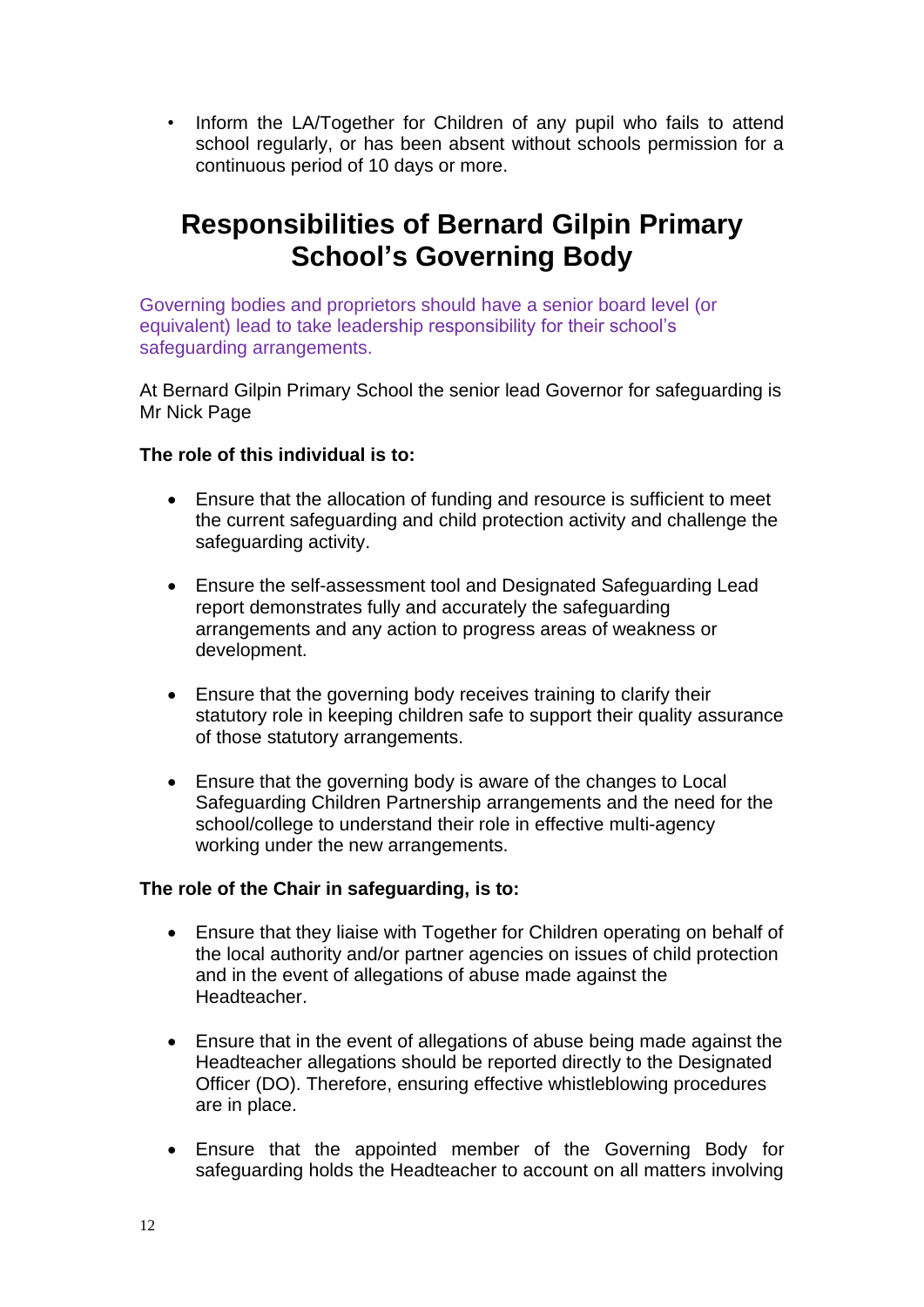safeguarding through an effective Child Protection Policy that is embedded and followed by the entire workforce in all of the above raised areas.

- Ensure that all staff receive regular safeguarding and child protection updates (for example, via email, e-bulletins, staff meetings) as required, and at least annually, to provide them with relevant skills and knowledge to safeguard children effectively.
- Ensure that the school has appropriate filtering and monitoring systems in place for online content and ensure that staff, pupils and visitors to their site follow their school / setting's acceptable use policy / online safety policy.
- Ensure that children are taught about safeguarding, keeping themselves safe, including online safety through Relationships Education (Primary) or Relationships and Sex Education (Secondary).
- Ensure that a Designated Teacher is appointed to promote the educational achievement of looked after children, including working with the Together for Children virtual school Headteacher and discuss how pupil premium funding for looked after children will be used.
- Ensure they have clear systems and processes in place for identifying possible mental health problems, including routes to escalate and clear referral and accountability systems.
- Ensure their Child Protection Policy reflects the fact that additional barriers can exist when recognising abuse and neglect for children with Special Educational Needs. These can include: assumptions that indicators of possible abuse such as behaviour, mood and injury relate to the child's disability without further exploration; being more prone to peer group isolation than other children; the potential for children with SEN and disabilities being disproportionally impacted by behaviours such as bullying, without outwardly showing any signs; and communication barriers and difficulties in overcoming these barriers.

## **Information for Parents**

At Bernard Gilpin Primary School, Governors and staff are committed to keeping our children safe and will take any reasonable action to safeguard and promote their welfare. In cases where the school has reason to be concerned that a child maybe suffering significant harm, ill treatment, neglect or other forms of harm, staff have no alternative but to follow Sunderland Safeguarding Children Partnership Multi Agency Safeguarding Arrangements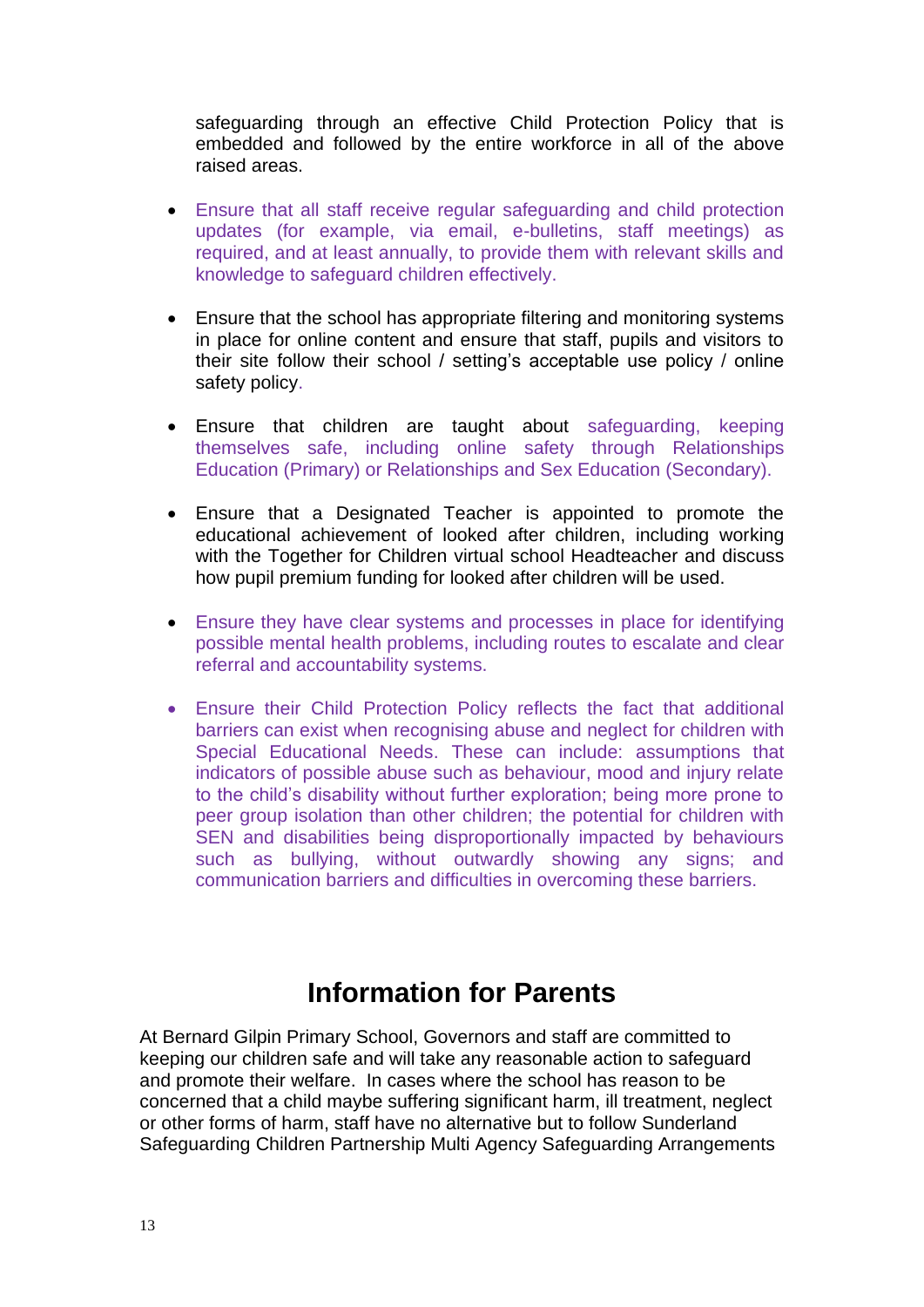(MASA) and inform the Integrated Contact and Referral Team or police of their concern.

## **Procedures**

The Designated Safeguarding Lead (or deputy DSL) will be informed immediately by an employee of the school, pupil of the school, parent of the school or other persons, in the following circumstances:

- Suspicion that a child is being harmed
- There is evidence that a child is being harmed

The threshold of significant harm is defined in the Children Act 1989 Section 31 (9) as:

- Ill-treatment
- Impairment of health (as compared to a similar child)

*Note: harm now includes the impairment of a child's health or development as a result of witnessing the ill-treatment of another person (Adoption and Children Act 2002).*

Working Together 2018 defines the categories of harm as:

## **Physical Abuse**

A form of abuse which may involve hitting, shaking, throwing, poisoning, burning or scalding, drowning, suffocating or otherwise causing physical harm to a child. Physical harm may also be caused when a parent or carer fabricates the symptoms of, or deliberately induces illness in a child.

## **Neglect**

The persistent failure to meet a child's basic physical and/or psychological needs, likely to result in the serious impairment of the child's health or development.

Neglect may occur during pregnancy as a result of maternal substance misuse. Once a child is born, neglect may involve a parent or carer failing to provide adequate food and clothing, shelter including exclusion from home or abandonment, failing to protect a child from physical and emotional harm or danger, failure to ensure adequate supervision including the use of inadequate care-takers, or the failure to ensure access to appropriate medical care or treatment. It may also include neglect of, or unresponsiveness to, a child's basic emotional needs.

## **Sexual Abuse**

Involves forcing or enticing a child or young person to take part in sexual activities, not necessarily involving a high level of violence, whether or not the child is aware of what is happening. The activities may involve physical contact, including assault by penetration (for example, rape or oral sex) or non-penetrative acts such as masturbation, kissing, rubbing and touching outside of clothing. They may also include non-contact activities, such as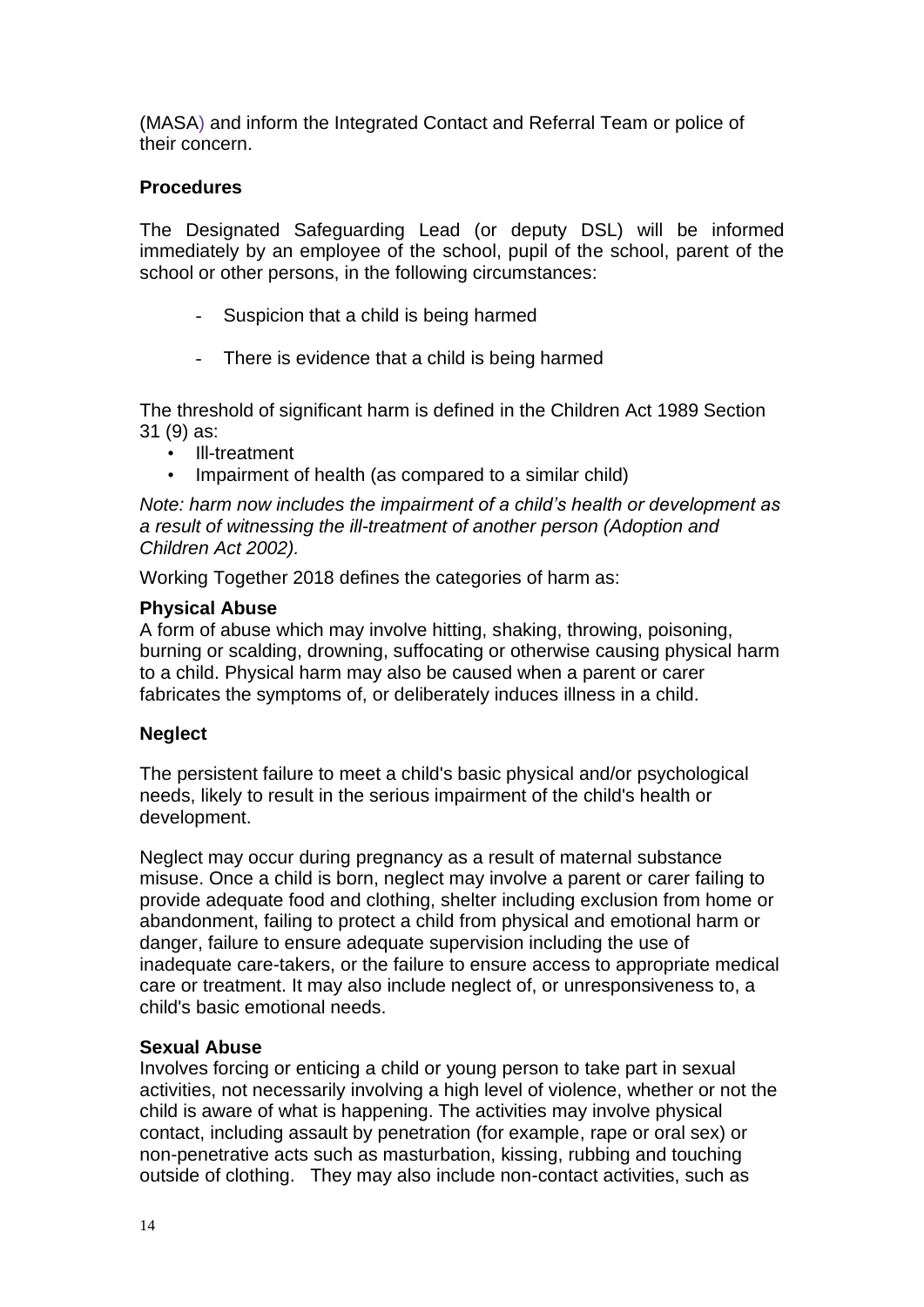involving children in looking at, or in the production of, sexual images, watching sexual activities, encouraging children to behave in sexually inappropriate ways, or grooming a child in preparation for abuse. Sexual abuse can take place online, and technology can be used to facilitate offline abuse. Sexual abuse is not solely perpetrated by adult males. Women can also commit acts of sexual abuse, as can other children.

#### **Emotional Abuse**

The persistent emotional maltreatment of a child such as to cause severe and persistent adverse effects on the child's emotional development. It may involve conveying to a child that they are worthless or unloved, inadequate, or valued only insofar as they meet the needs of another person. It may include not giving the child opportunities to express their views, deliberately silencing them or 'making fun' of what they say or how they communicate. It may feature age or developmentally inappropriate expectations being imposed on children. These may include interactions that are beyond a child's developmental capability, as well as overprotection and limitation of exploration and learning, or preventing the child participating in normal social interaction. It may involve seeing or hearing the ill-treatment of another. It may involve serious bullying (including cyber bullying), causing children frequently to feel frightened or in danger, or the exploitation or corruption of children. Some level of emotional abuse is involved in all types of maltreatment of a child though it may occur alone.

### **Children potentially at greater risk of harm**

Children may need a social worker due to safeguarding or welfare needs. Children may need this help due to abuse, neglect and complex family circumstances. A child's experiences of adversity and trauma can leave them vulnerable to further harm, as well as educationally disadvantaged in facing barriers to attendance, learning, behaviour and mental health. Local authorities should share the fact a child has a social worker, and the Designated Safeguarding Lead should hold and use this information so that decisions can be made in the best interests of the child's safety, welfare and educational outcomes. This should be considered as a matter of routine. There are clear powers to share this information under existing duties on both local authorities (Together for Children) and schools and colleges to safeguard and promote the welfare of children**.** 

All staff should be aware that safeguarding incidents and/or behaviours can be associated with factors outside the school and/or can occur between children outside of these environments. All staff, but especially the Designated safeguarding Lead (and deputies) should consider whether children are at risk of abuse or exploitation in situations outside their families. Extra-familial harms take a variety of different forms and children can be vulnerable to multiple harms including (but not limited to) sexual exploitation, criminal exploitation, and serious youth violence.

The Designated Safeguarding Lead will keep a full record of concerns raised and make referrals to the Integrated Contact and Referral Team, if necessary.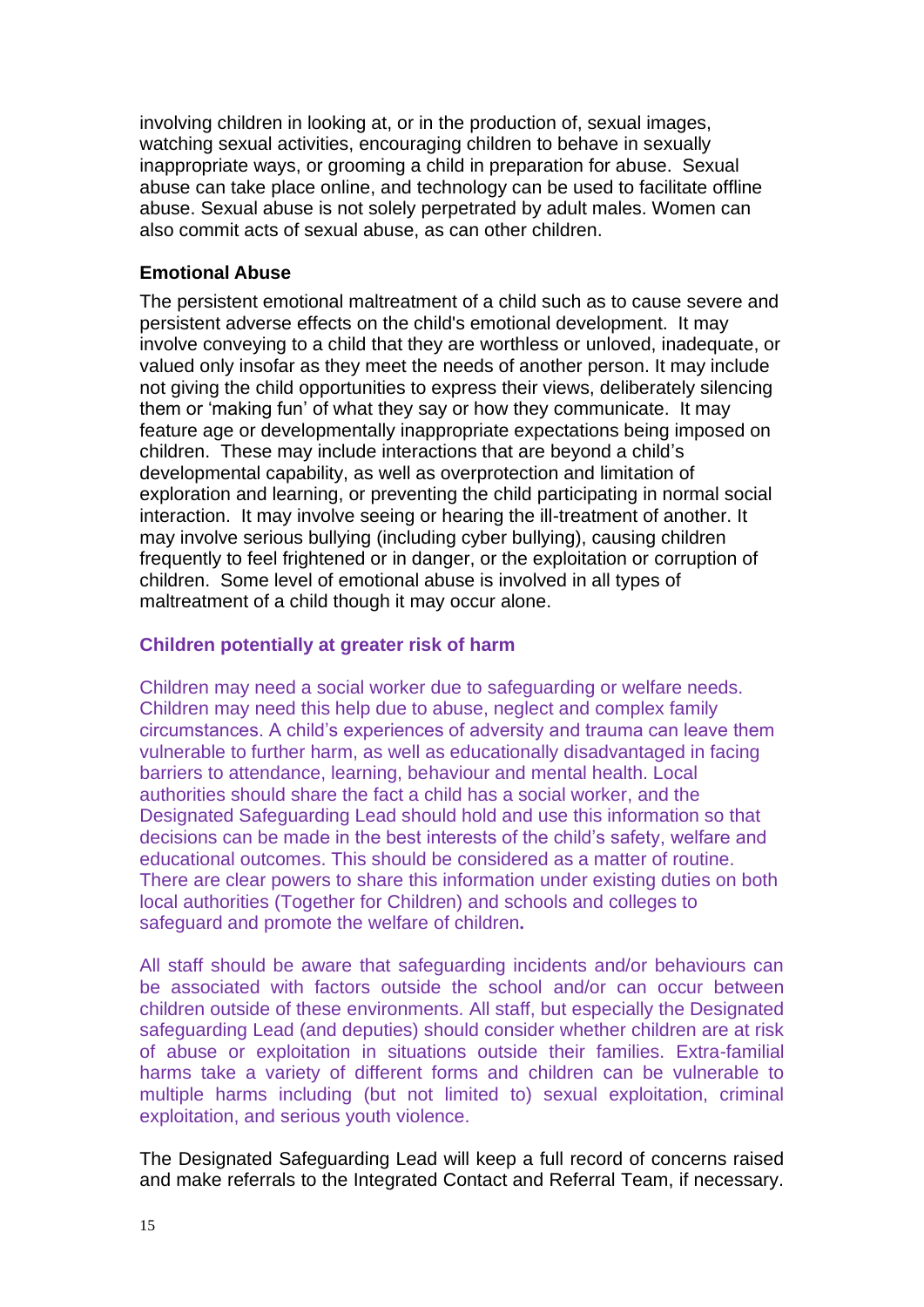These records may be either handwritten or electronic but will be stored via a secure system. The Headteacher will be kept informed at all times.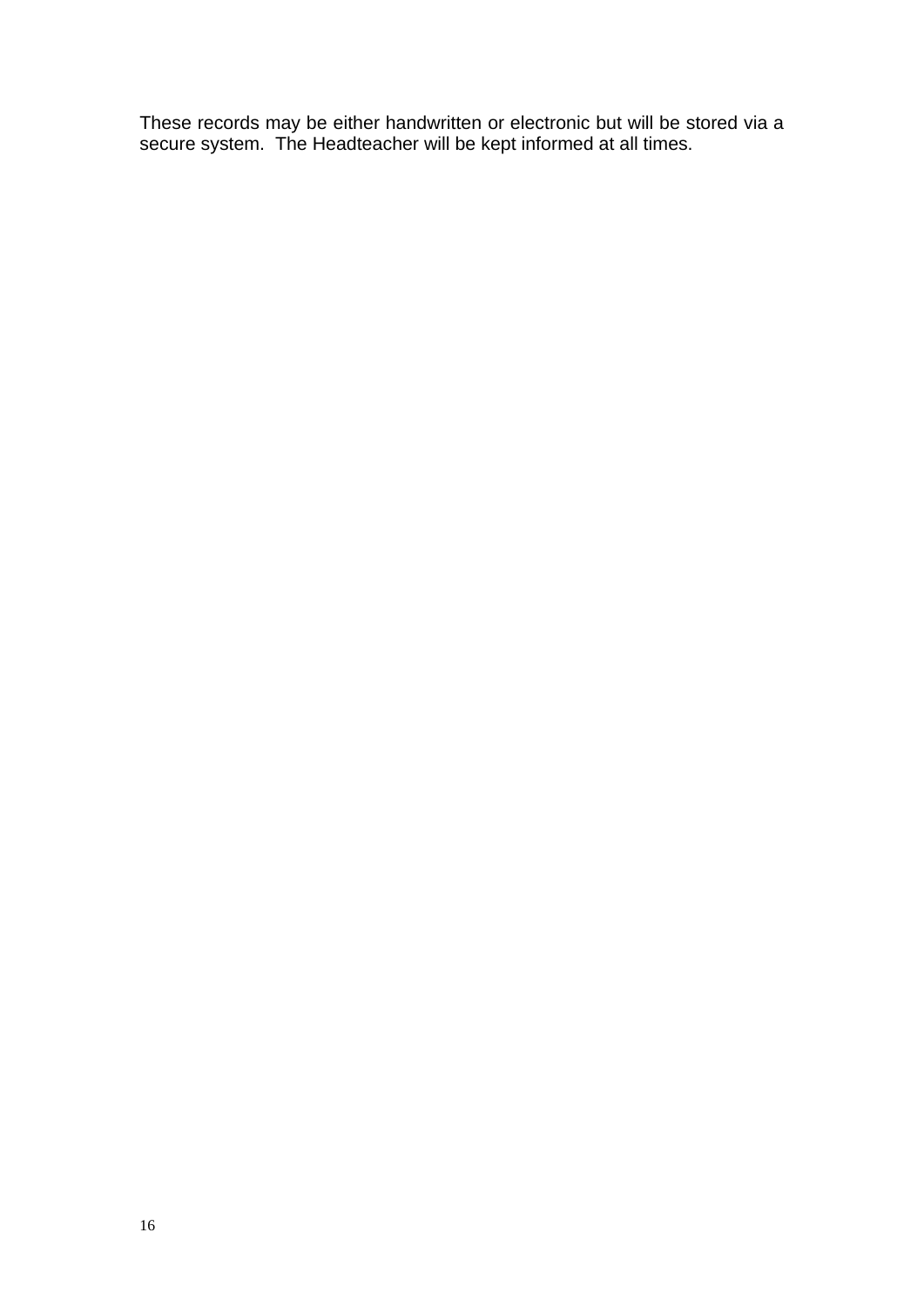## From KCSIE 2020 page 17

## **Actions where there are concerns about a child**



- 2. Early help means providing support as soon as a problem emerges at any point in a child's life. Where a child would benefit from co-ordinated early help, an early help inter-agency assessment should be arranged. Chapter One of [Working Together to Safeguard Children](https://www.gov.uk/government/publications/working-together-to-safeguard-children--2) provides detailed guidance on the early help process.
- 3. Referrals should follow the process set out in the local threshold document and local protocol for assessment. Chapter one of Working [Together to Safeguard Children](https://www.gov.uk/government/publications/working-together-to-safeguard-children--2)
- 17 Act 1989, where a local authority has reasonable cause to suspect that a child is suffering or likely to suffer significant harm, it has a duty to 4. Under the Children Act 1989, local authorities are required to provide services for children in need for the purposes of safeguarding and promoting their welfare. Children in need may be assessed under section 17 of the Children Act 1989. Under section 47 of the Children make enquiries to decide whether to take action to safeguard or promote the child's welfare. Full details are in Chapter One of [Working](https://www.gov.uk/government/publications/working-together-to-safeguard-children--2)  [Together to Safeguard Children](https://www.gov.uk/government/publications/working-together-to-safeguard-children--2)
- 5. This could include applying for an Emergency Protection Order (EPO)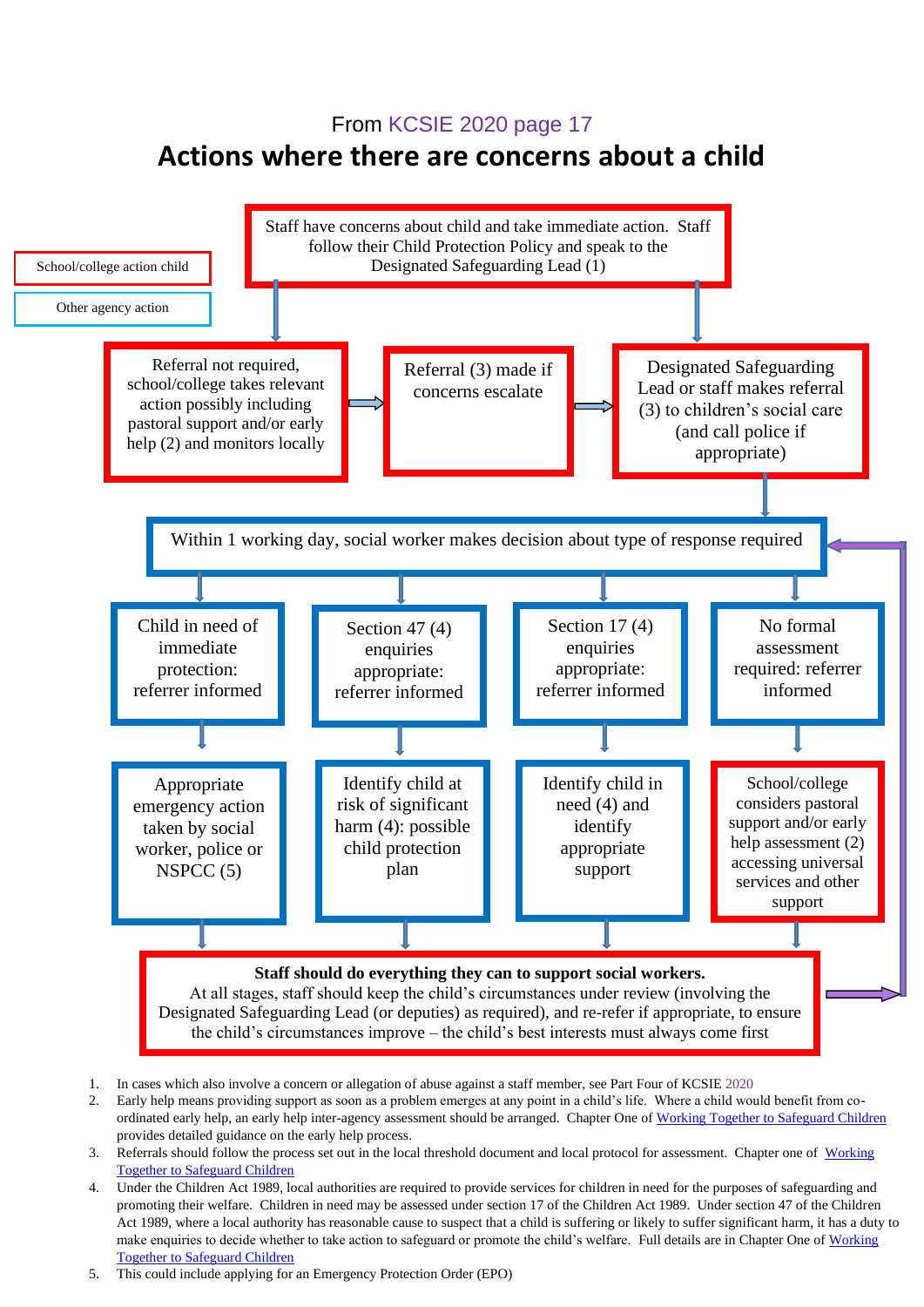## **Safe Schools/Safe Staff**

Governors have agreed and ratified the following policies, procedures, processes or systems which must be read and considered in conjunction with this policy:

#### **Whistle Blowing/Confidential Reporting**

Bernard Gilpin Primary School's Whistle Blowing/Confidential Reporting Policy provides guidance to staff and volunteers on how they can raise concerns and receive appropriate feedback on action taken, when staff have concerns about any adult's behaviour.

#### **Management of a safeguarding concern or allegation about an adult**

If staff have safeguarding concerns, or an allegation is made about another member of staff (including supply staff and volunteers) posing a risk of harm to children, then this should be referred to the headteacher; where there are concerns/allegations about the headteacher, this should be referred to the chair of governors, and in the event of concerns/allegations about the headteacher, this should be reported directly to the Designated Officer(s) at the local authority.

Consultation without delay with the Designated Officer – Danielle Rose, Tel: 0191 561 3901 will determine what action follows. A multi-agency strategy meeting may be arranged to look at the complaint in its widest context, the Headteacher/senior member of school staff must attend this meeting, which will be arranged by the Designated Officer. All issues must be recorded on the allegation management form and the outcome reached must be noted to ensure closure.

[www.safeguardingchildrensunderland.com](http://www.safeguardingchildrensunderland.com/)

## **Training and Support**

All staff members should be aware of the systems within their school or college which support safeguarding and these should be explained to them as part of their induction into the school to ensure they can discharge their responsibilities effectively. This includes: The Child Protection Policy; Staff Behaviour Policy (sometimes called a code of conduct) / Safer Working Practice Document and the names of the Designated Safeguarding Lead and their deputies.

All staff members receive appropriate safeguarding and child protection training which is regularly updated. The Governing Body decides the frequency and content of this CPD. At Bernard Gilpin Primary school our whole school training is held annually. In addition, all staff members receive regular safeguarding and child protection updates via staff meetings held weekly on a Tuesday or internal CPD as required, but at least annually, to provide them with relevant skills and knowledge to safeguard children effectively and allow them opportunities to contribute to reviewing and shaping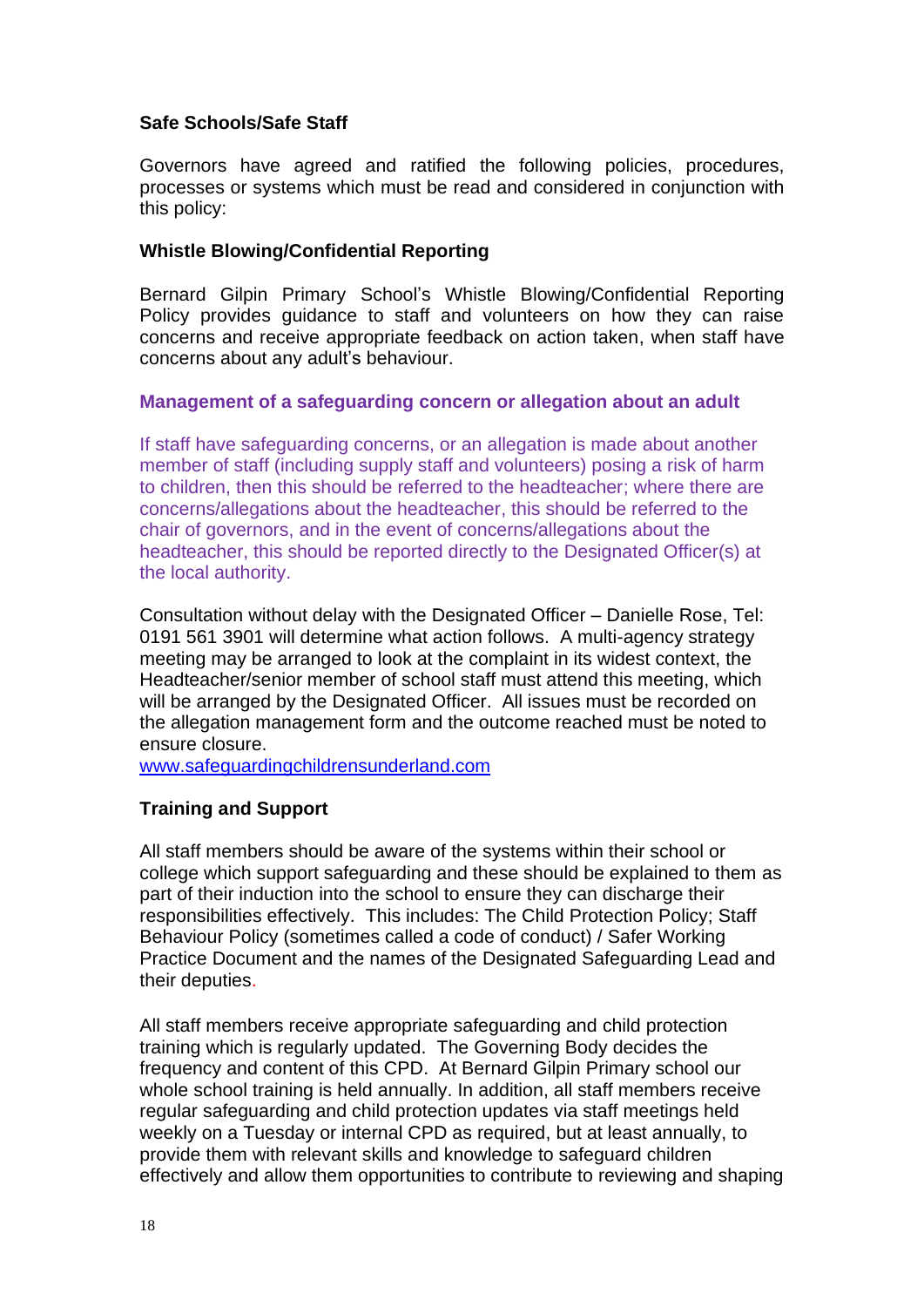the safeguarding arrangements in school inclusive of, the Child Protection Policy.

## **Professional Confidentiality**

Confidentiality is an issue which needs to be understood by all those working with children, particularly in the context of safeguarding. Bernard Gilpin Primary School recognises that the only purpose of confidentiality in this respect is to benefit the child. (Child Protection: Sunderland Safeguarding Children Partnership Multi Agency Safeguarding Arrangements (MASA)). [www.safeguardingchildrensunderland.com](http://www.safeguardingchildrensunderland.com/)

## **Record Keeping**

Well-kept records are essential to good safeguarding practice. Bernard Gilpin Primary School is clear about the need to record any concerns, discussions held, decisions made and reasons for those decisions about a child or children within its care. All staff will follow the schools Information Sharing and Recording Polices to ensure record keeping is compliant and in line with the General Data Protection Regulations 2018 and Data Protection Act 2018.

Safeguarding recording within Bernard Gilpin Primary School is held electronically through a secure management system of CPOMS and all staff have received training in the recording expectations and retention. Following a child leaving our school we follow the appropriate transfer procedures and retention guidelines. At Bernard Gilpin Primary School/setting we started electronic recording from January 2018All recording prior to this is in paper format. Retention guidelines are followed accordingly.

## **Attendance at Safeguarding Conferences**

In the event of Bernard Gilpin Primary School being invited to attend child protection conferences, the Designated Safeguarding Lead (or deputies), will represent the school and/or identify the most appropriate trained member of staff to provide information relevant to child protection conference (initial/review). In the event that those staff members cannot attend, the following trained members of staff may attend Mrs Louise Bainbridge.

## **Supporting Children**

Bernard Gilpin Primary School recognises that children who are abused or who witness violence may find it difficult to develop a sense of self-worth and to view the world in a positive way. Bernard Gilpin Primary School may be the only stable, secure and predictable element in the lives of some of the children in its care. The school, therefore, recognises that such children might exhibit challenging and defiant behaviour and will take careful note of the context of such behaviour.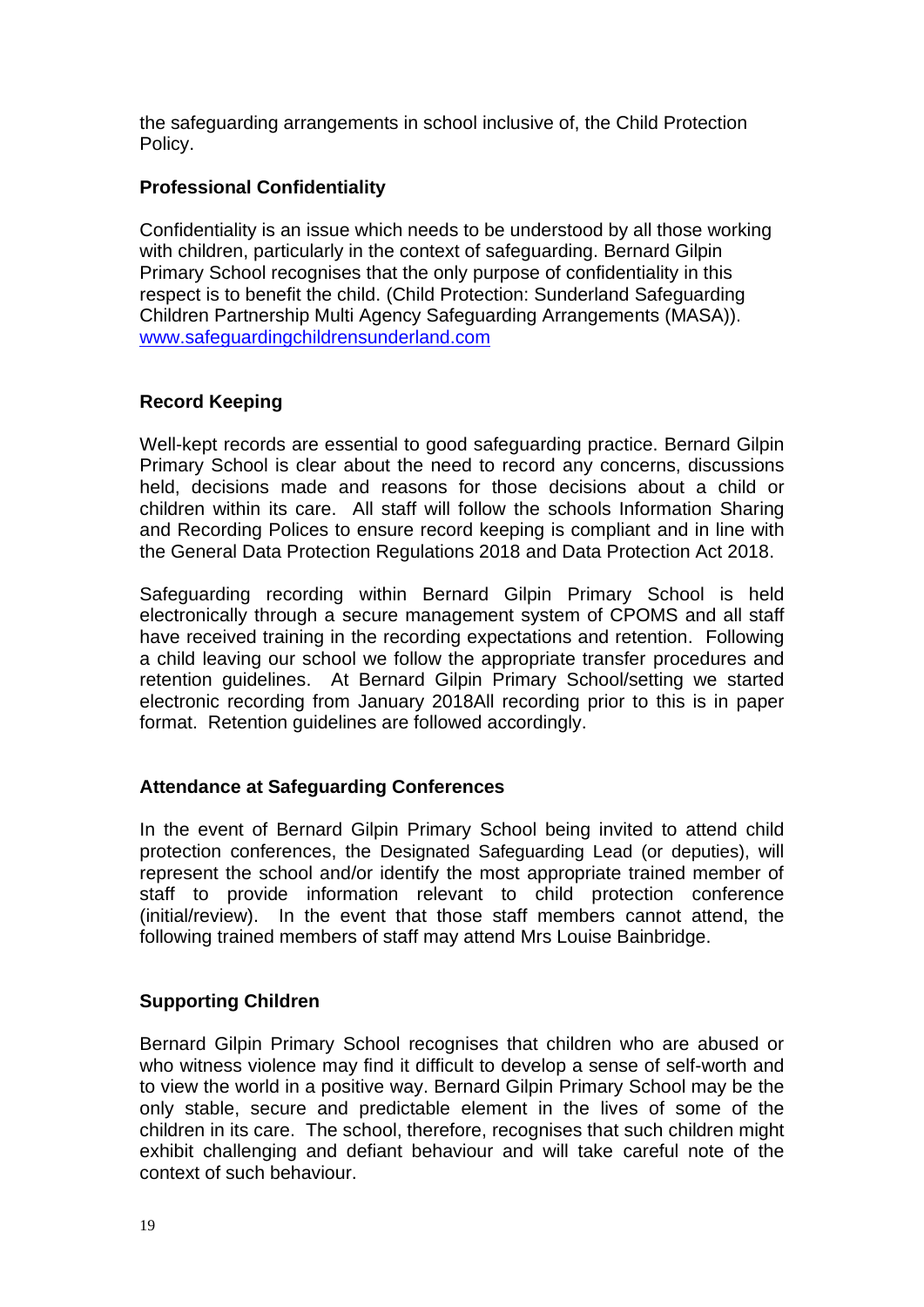As an Operation Encompass partner we work closely with the Dianne Stockdale (Operation Encompass Lead) with regards to domestic violence incidents and offer wellbeing checks to our pupils if we are contacted following an incident which has occurred in one of our pupils homes.

Bernard Gilpin Primary School also recognises that children are capable of abusing their peers. Peer on peer/child on child abuse can take many forms and any concerns raised will be investigated and dealt with appropriately. No peer on peer abuse/child on child abuse should be tolerated or minimised as part of growing up and all those involved will be provided with an appropriate level of support. It is understood that those pupils who have experienced abuse in their own lives may in turn abuse others. This requires a considered and sensitive approach in order that the child can receive appropriate help and support. See Peer on Peer Abuse/Child on Child Abuse Policy for detailed information.

Therefore Bernard Gilpin Primary School will endeavour to support all its pupils through:

- The curriculum to encourage self-esteem, self-motivation, self-protection.
- The school ethos, which promotes a positive, supportive and secure environment and which gives all pupils and adults a sense of being respected and valued.
- Approaches which allow children and young people to develop critical thinking, literacy skills and digital literacy skills.
- A curriculum which explores human rights, equality, democracy and tolerance and prepares children and young people fully for life in modern Britain.
- A curriculum where children develop personal resilience, understand and can take appropriate risks or have personal strategies/safety plans that allow them to manage their own safety both on and off line. This can include topics covered as part of Relationships, Relationships and Sex Education and Health Education as well as Fundamental British Values and the SMSC Curriculum which cover harm, abuse, positive and healthy relationships and crime.
- A coherent management of Behaviour and Discipline Policy & Procedures inclusive of the Use of Reasonable Force.
- Liaison with other professionals and agencies who support children and parents.
- A commitment to develop productive, supportive relationships with parents whenever it is in the child's interest to do so.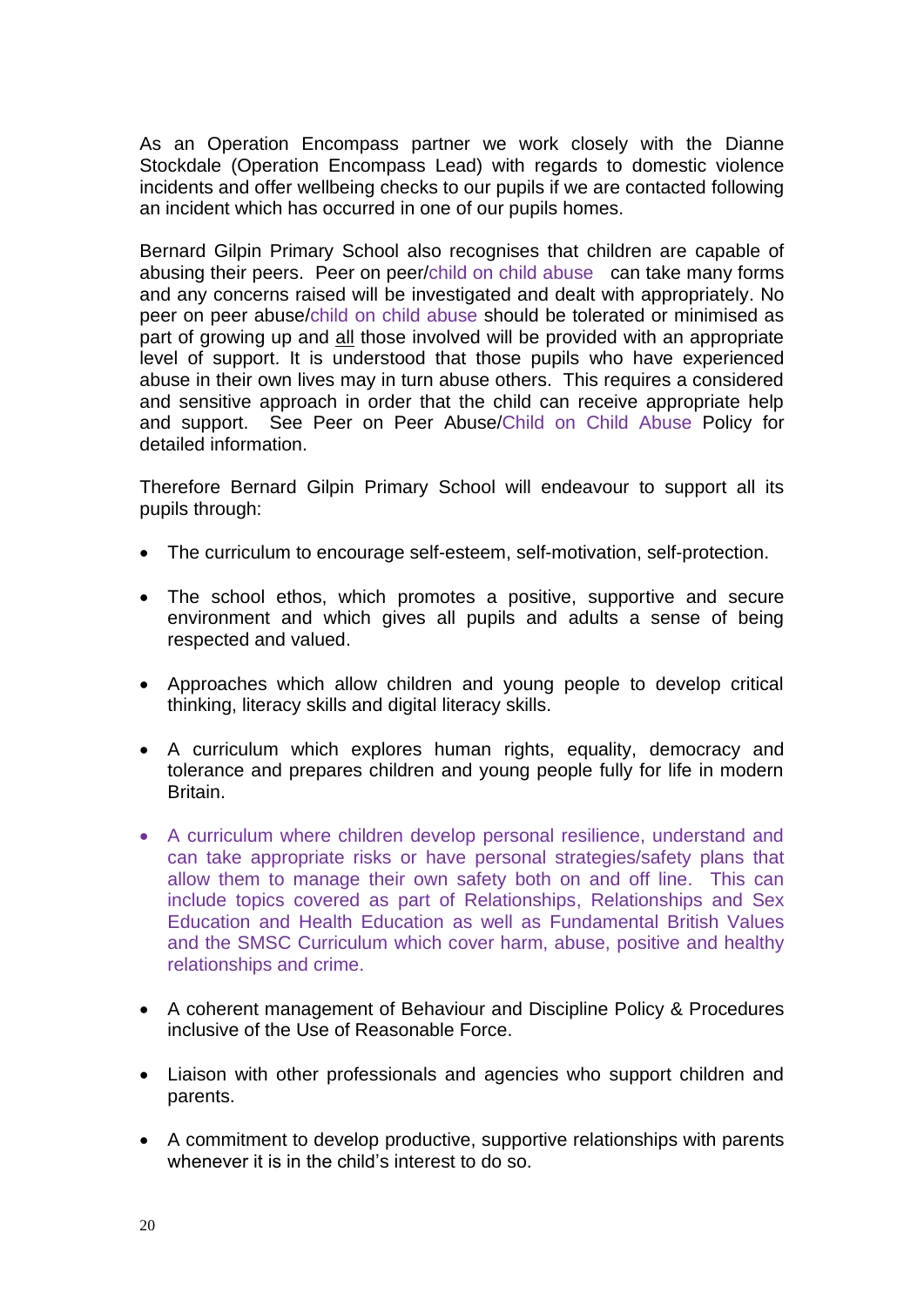• The development and support of a responsive and knowledgeable staff group whose role it is to respond appropriately in all safeguarding situations.

Bernard Gilpin Primary School recognises that, statistically, children with behavioural difficulties and disabilities are the most vulnerable to abuse. School staff who work, in any capacity, with children with profound and multiple disabilities, sensory impairment and/or emotional and behavioural problems will need to be particularly sensitive to signs of abuse. School staff must give consideration to children who are subject to a statement of special needs, an education health and care plan or have a medical condition, as these can mask safeguarding issues and may often be attributed to the medical condition rather than that a child may be being harmed. Concerns such as changes in behaviour and presentation (both physical and mental), mood or injury must be considered for each individual child and their own circumstances and must not be dismissed. Children with SEN are often more prone to peer group isolation than other children and there is greater potential for children with SEN and disabilities being disproportionally impacted by behaviours such as bullying, without outwardly showing any signs. Therefore, time must be taken to ensure that the full circumstances of any child who has additional needs and requires support around language and communication is shared at the point of referral to ensure the best possible outcome for the child is always achieved and their voice through any form of communication is always heard. To address these additional challenges, school should consider extra pastoral support for children with SEN and disabilities.

Bernard Gilpin Primary School also recognises that in a home environment where there is domestic violence, drug or alcohol misuse or mental health issues children may also be vulnerable and in need of support and protection.

This policy MUST be read in conjunction with other related school policies.

These include:

- **A Robust School Recruitment and Selection Policy** inclusive of safer recruitment guidance and regulation, for example a **Single Central Record** which demonstrates the pre-appointment checks for all staff (e.g. identity, professional qualifications, right to work in the UK, further checks on people who have lived or worked outside the UK for the workforce who are in regulatory activity (enhanced DBS, children's/adult barred list, prohibition from teaching check, section 128 check for management positions) and supervision of those who don't meet this requirement.
- Clear recruitment procedures which embed keeping children safe across every aspect from vacancy to conditional appointments, induction and an on-going safeguarding culture of vigilance.
- Trained panel members who ensure that the policy works in practice in all recruitment and selection within the school.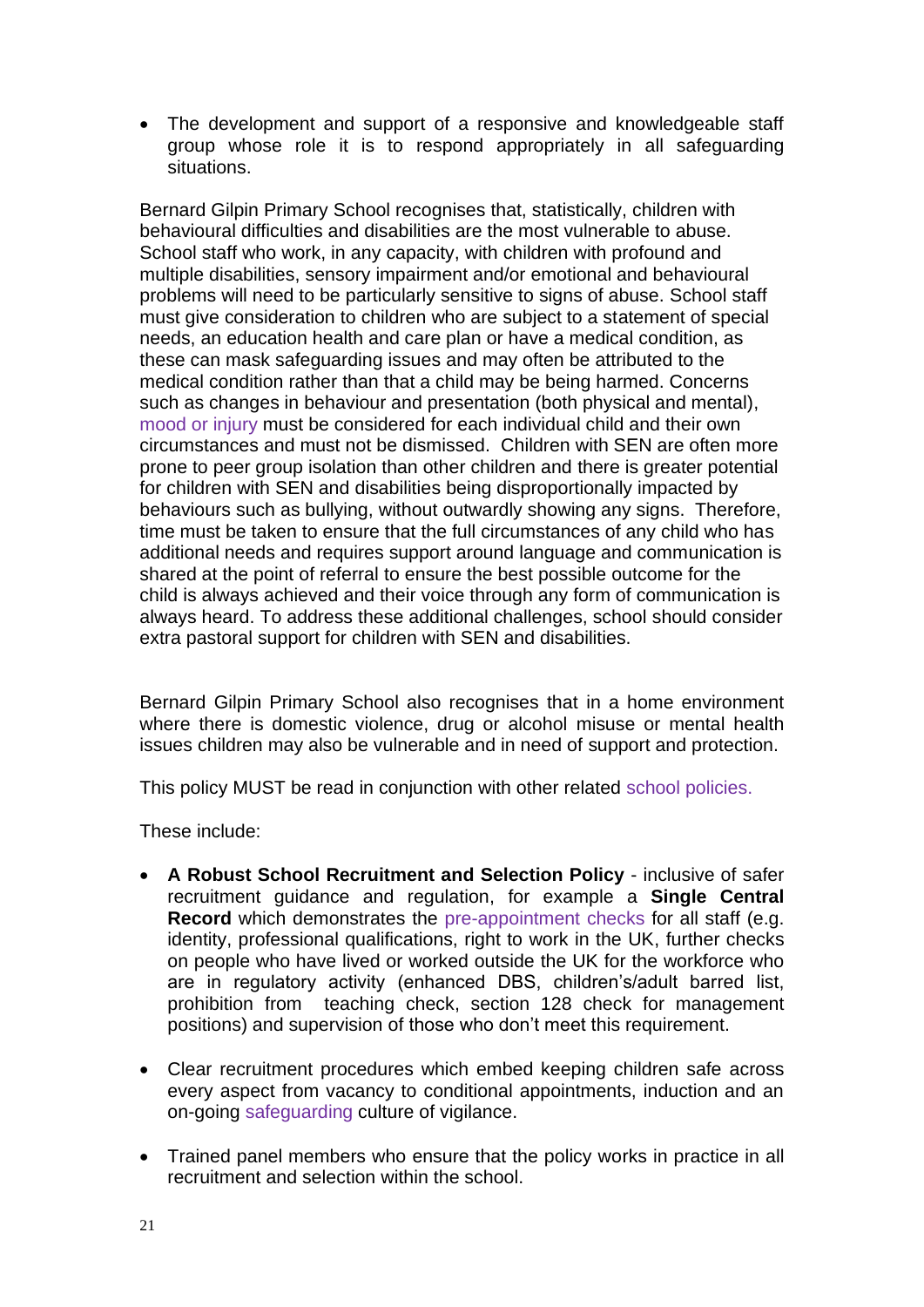- School Staffing (England) Regulations 2009, Regulation 9: require governing bodies of maintained schools to ensure at least one member of a recruitment panel must undertake safer recruitment training to satisfy all requirements in the statutory guidance Keeping Children Safe in Education 2020 and Working Together 2018.
- **Staff Behaviour Policy** (code of conduct) Safer Recruitment Consortium Guidance for Safer Working Practices for those working with Young People in Education Settings, May 2019 and Addendum April 2020. The school will ensure that all staff and volunteers are aware of the need for maintaining appropriate and professional boundaries in their relationships with young people and agree to work within all policies and procedures to safeguard both children and adults.
- The school will ensure that staff and volunteers are aware that sexual relationships with pupils aged under 18 are unlawful and could result in legal proceedings being taken against them under the Sexual Offences Act 2003 (Abuse of Position of Trust).
- **Behaviour & Discipline Policy** inclusive of the Use of Reasonable Force/positive handling and confiscating and searching.
- **Anti-Bullying Policy/Online Bullying Policy.**
- **Online Safety Policy** inclusive of appropriate usage documentation (covering the use of mobile phones, cameras and all other technology within the school or setting)
- **Inclusion & Special Education Needs Policy.**
- **The Schools Educational Visits/Off Site Policy** (reviewed annually) reflects the consideration we give to the safeguarding of our children both within the school environment and when away from the school, when undertaking school trips, visits or pupils being creatively educated.
- **Peer on Peer/Child on Child Abuse Policy.**
- **Mental Health and Wellbeing Policy**
- **Photographic & Digital Imagery Policy** with parental consent forms annually signed.
- **Administration of Medicines Policy** and procedures with trained staff who manage this.
- **Pupils with Medical Needs Policy** and implications for the workforce, pupils and partnership with parents.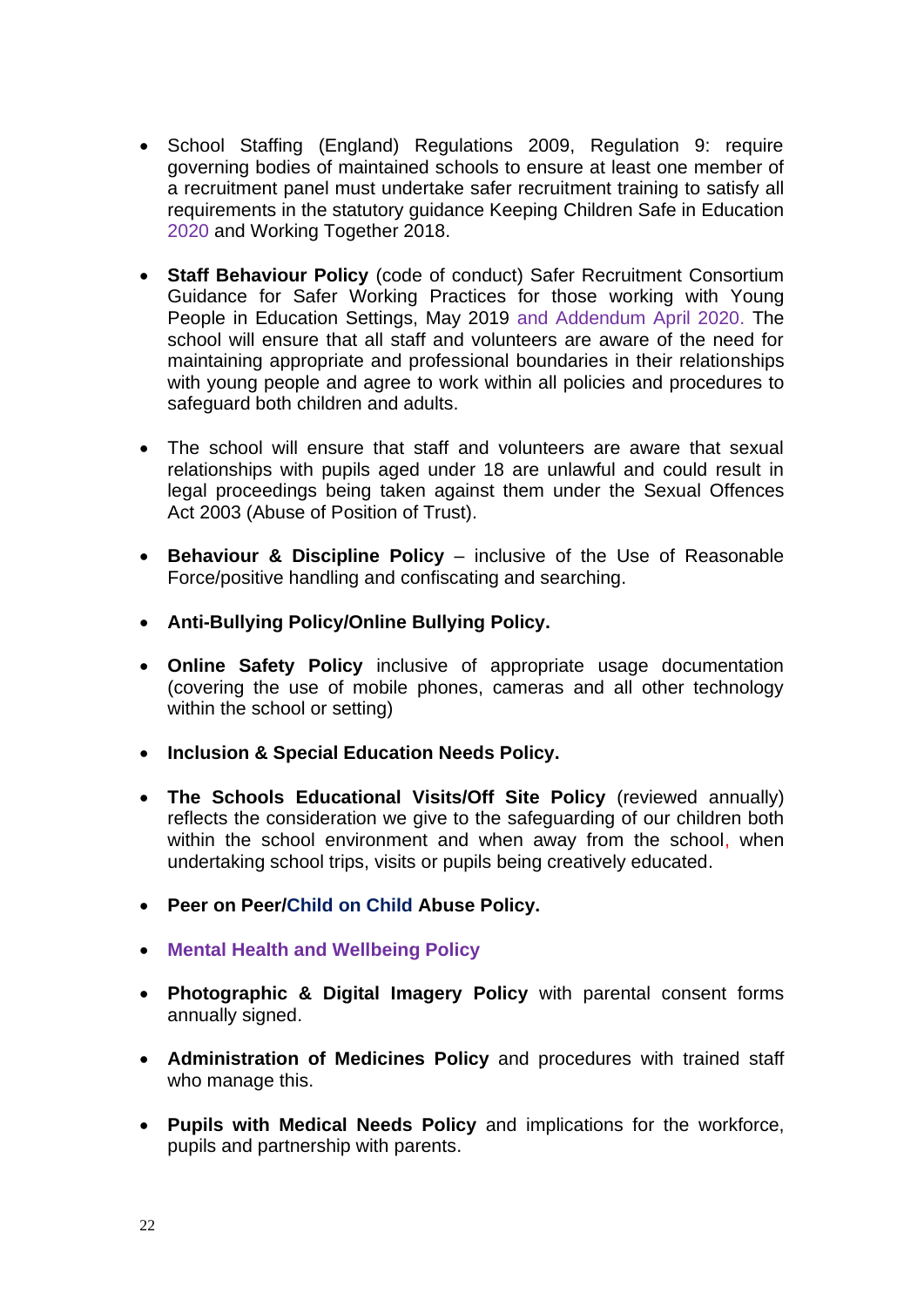- **Attendance Management Policy** school management for attendance and the partnership with the LA/Together for Children in reporting children missing from education and those deleted from the school's admission register. This includes the need for two emergency contact details for every pupil, where possible.
- **Missing Children Policy** inclusive of runaways, missing, and children missing from education, ensuring appropriate safeguarding responses.
- **Complaints Policy**
- **Allegation Management Policy**
- **Confidentiality and Whistle Blowing Policy.**
- **Information Sharing Policy** (internal and external exchange of information)
- **Looked After Children Policy** inclusive of named Looked After Teacher whose role is to champion the achievement of looked after children in your school and work closely with the Designated Safeguarding Lead and the Virtual Headteacher within the LA who has responsibility for the LAC.
- **Intimate Care and Care Plan Policy** inclusive of procedure to support pupils who have an accident and either wet, soil or menstruate and need assistance.
- **Unaccompanied Travel** to and from school procedure to ensure pupils safety.
- **Single Equality Scheme**.
- **Spiritual, Moral, Social and Cultural Curriculum** inclusive of Female Genital Mutilation, Domestic Abuse, Child Sexual Exploitation, Mental Health and Well-being and Fundamental British Values.
- **Relationship Education Policy (Primary)** inclusive of Health Education content.

**This template was originally developed by members of CAPE (The National Group of Education Leads for Safeguarding and Child Protection across the North West/East). Sunderland City Council Education Safeguarding Team remodelled and adapted it to suit local/regional need. Between 2014-2020, this template was again revised in partnership with Pam Gartland: Safeguarding First Ltd to provide a guidance tool for schools in light of the new statutory DfE guidance Keeping Children Safe in Education.**

It has been informed by the following legislation and national & local guidance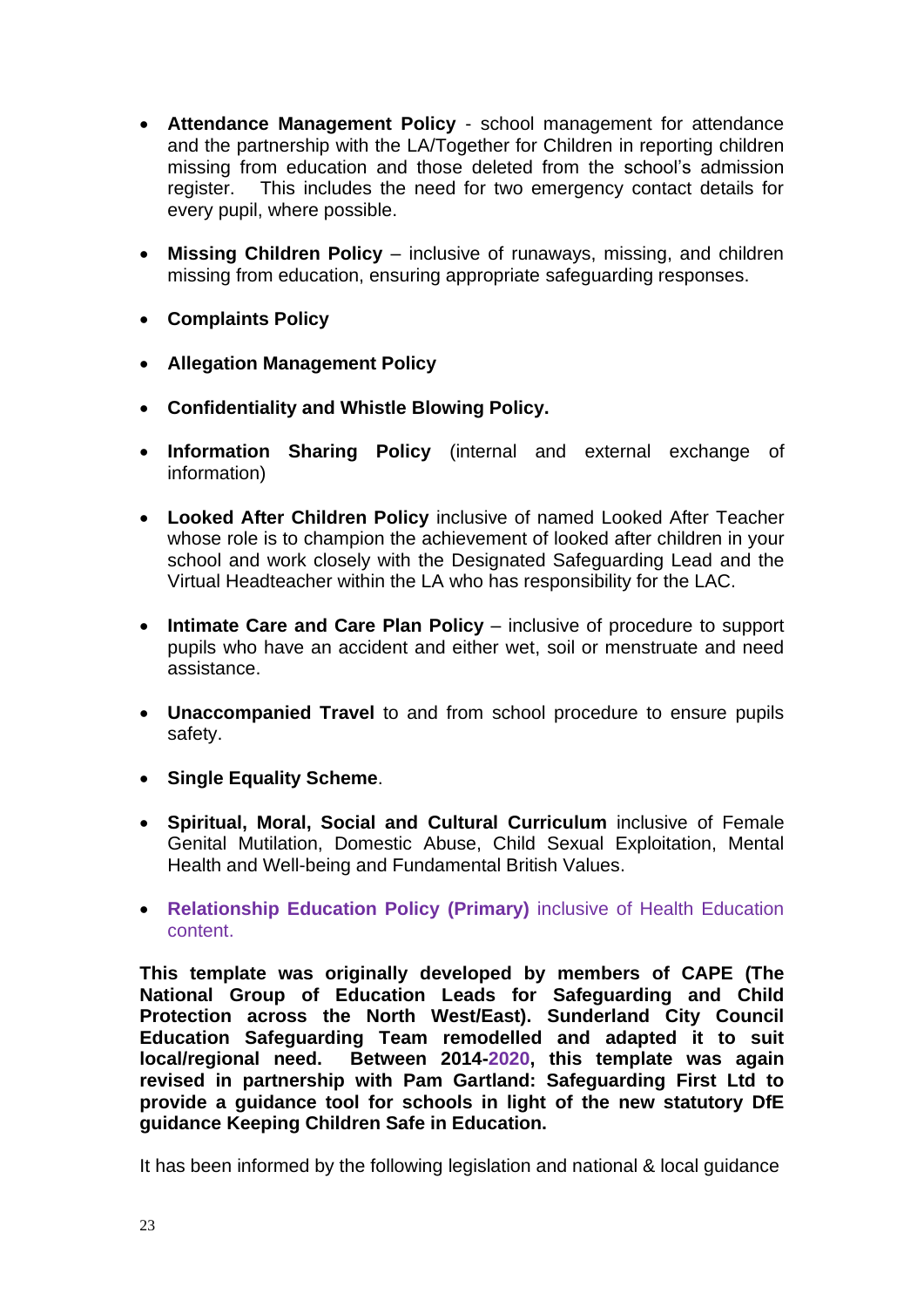Children Act 1989/2004 <http://www.legislation.gov.uk/ukpga/2004/31/contents>

CP Referral Form

[https://togetherforchildren.org.uk/professionals/integrated-contact-referral](https://togetherforchildren.org.uk/professionals/integrated-contact-referral-team)[team](https://togetherforchildren.org.uk/professionals/integrated-contact-referral-team)

Data Protection Act 2018 <http://www.legislation.gov.uk/ukpga/2018/12/contents/enacted>

DfE Statutory framework for the Early Years Foundation Stage (EYFS) 2017 [https://assets.publishing.service.gov.uk/government/uploads/system/uploads/](https://assets.publishing.service.gov.uk/government/uploads/system/uploads/attachment_data/file/596629/EYFS_STATUTORY_FRAMEWORK_2017.pdf) [attachment\\_data/file/596629/EYFS\\_STATUTORY\\_FRAMEWORK\\_2017.pdf](https://assets.publishing.service.gov.uk/government/uploads/system/uploads/attachment_data/file/596629/EYFS_STATUTORY_FRAMEWORK_2017.pdf)

Early help Referral Form [www.togetherforchildren.org.uk/professionals/early-help](http://www.togetherforchildren.org.uk/professionals/early-help) 

Education Act 2002 Section 175 [www.legislation.gov.uk/ukpga/2002/32/section/175](http://www.legislation.gov.uk/ukpga/2002/32/section/175)

Education (Independent School Standards) Regulations 2014 <http://www.legislation.gov.uk/uksi/2014/3283/schedule/made>

Equality Act 2010 <https://www.gov.uk/guidance/equality-act-2010-guidance>

General Data Protection Regulations, 2018 [https://ec.europa.eu/commission/priorities/justice-and-fundamental](https://ec.europa.eu/commission/priorities/justice-and-fundamental-rights/data-protection/2018-reform-eu-data-protection-rules_en)[rights/data-protection/2018-reform-eu-data-protection-rules\\_en](https://ec.europa.eu/commission/priorities/justice-and-fundamental-rights/data-protection/2018-reform-eu-data-protection-rules_en)

Information Sharing: Advice for Practitioners providing safeguarding services [https://www.gov.uk/government/publications/safeguarding-practitioners](https://www.gov.uk/government/publications/safeguarding-practitioners-information-sharing-advice)[information-sharing-advice](https://www.gov.uk/government/publications/safeguarding-practitioners-information-sharing-advice)

Freedom of Information Act 2000 [http://www.legislation.gov.uk/ukpga/2000/36/pdfs/ukpga\\_20000036\\_en.pdf](http://www.legislation.gov.uk/ukpga/2000/36/pdfs/ukpga_20000036_en.pdf)

Keeping Children Safe in Education 2020 [https://www.gov.uk/government/publications/keeping-children-safe-in](https://www.gov.uk/government/publications/keeping-children-safe-in-education--2)[education--2](https://www.gov.uk/government/publications/keeping-children-safe-in-education--2)

Non-Maintained Special Schools (England) Regulations 2015 <http://www.legislation.gov.uk/uksi/2015/728/made>

Public Sector Equality Duty Guidance for Schools in England [https://www.equalityhumanrights.com/en/publication-download/public-sector](https://www.equalityhumanrights.com/en/publication-download/public-sector-equality-duty-guidance-schools-england)[equality-duty-guidance-schools-england](https://www.equalityhumanrights.com/en/publication-download/public-sector-equality-duty-guidance-schools-england)

Safeguarding Vulnerable Groups Act 2006 <http://www.legislation.gov.uk/ukpga/2006/47/contents>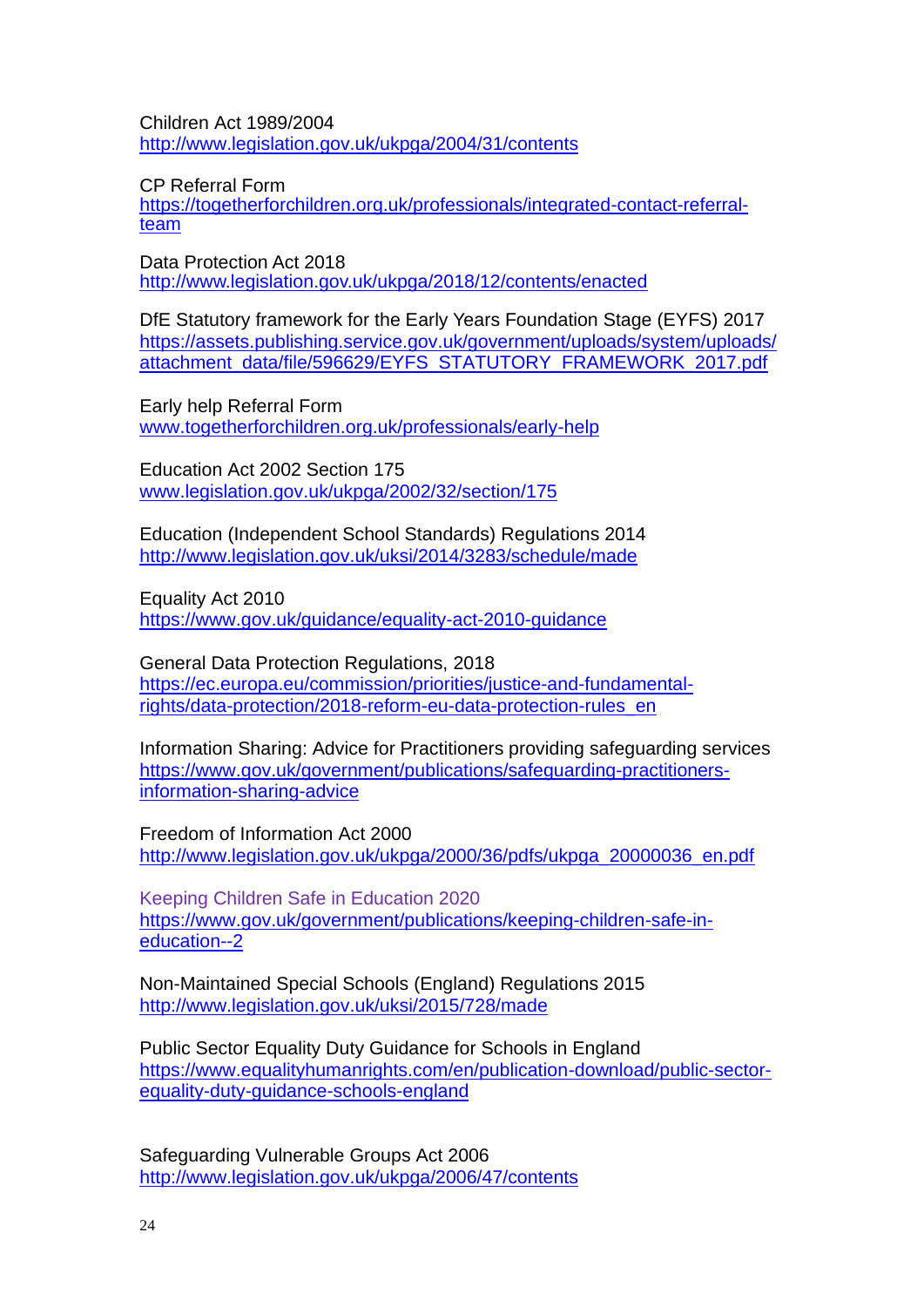School attendance: Guidance for schools <https://www.gov.uk/government/publications/school-attendance>

Sexual Offences Act 2003 <http://www.legislation.gov.uk/ukpga/2003/42/contents>

Sunderland Safeguarding Children Partnership [www.safeguardingchildrensunderland.com](http://www.safeguardingchildrensunderland.com/)

What to do if you are worried a child is being abused 2015 [https://www.gov.uk/government/uploads/system/uploads/attachment\\_data/file/](https://www.gov.uk/government/uploads/system/uploads/attachment_data/file/419604/What_to_do_if_you_re_worried_a_child_is_being_abused.pdf) [419604/What\\_to\\_do\\_if\\_you\\_re\\_worried\\_a\\_child\\_is\\_being\\_abused.pdf](https://www.gov.uk/government/uploads/system/uploads/attachment_data/file/419604/What_to_do_if_you_re_worried_a_child_is_being_abused.pdf)

Working together to safeguard children HM GOV (2018) [https://www.gov.uk/government/publications/working-together-to-safeguard](https://www.gov.uk/government/publications/working-together-to-safeguard-children--2)[children--2](https://www.gov.uk/government/publications/working-together-to-safeguard-children--2)

This Policy will be reviewed annually or in light of any changes in legislation and/or guidance. This policy will be updated by our School/Setting at any time that local solutions such as front door services in social care or the DO details change. This policy may also be amended following the annual review with staff where our School/Setting's procedures or practices may change following whole staff discussion or training, to ensure it is the most effective policy in keeping our children safe.

This policy must be ratified by the governing body signed/dated by both the Headteacher and Chair.

Whole-School Policy: Child Protection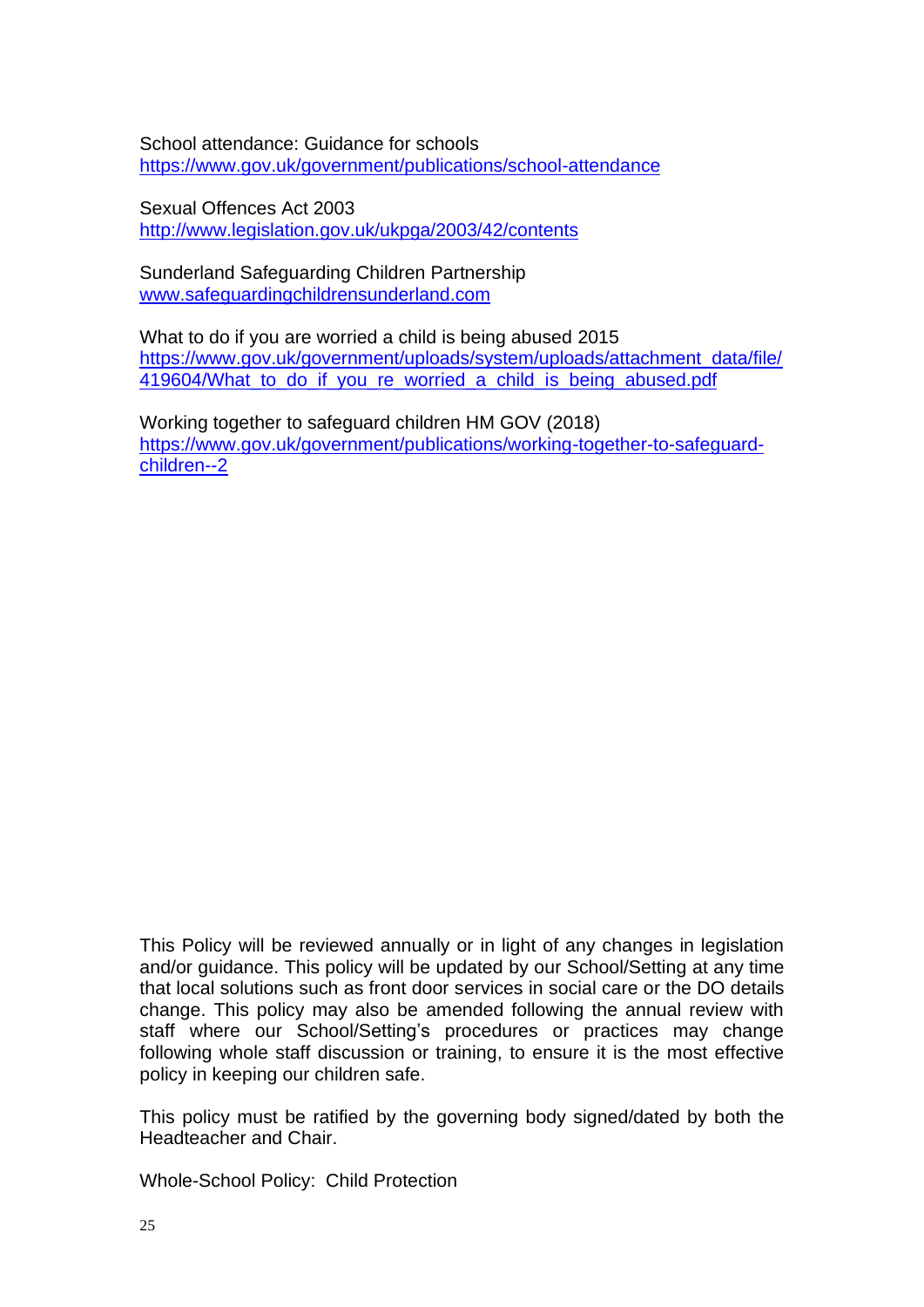## Appendix 1

| Abuse or<br>Safeguarding            | <b>Link to Guidance/Advice</b>                                       | <b>Source</b>                                          |
|-------------------------------------|----------------------------------------------------------------------|--------------------------------------------------------|
| <b>Issue</b>                        |                                                                      |                                                        |
| Children & the                      | Advice for 5-11 year olds witnesses in criminal                      | MoJ Advice                                             |
| court system                        | courts                                                               | MoJ Advice                                             |
|                                     | Advice for 12-17 year olds witnesses in criminal                     |                                                        |
|                                     | courts                                                               |                                                        |
|                                     | <b>Child arrangements information tool</b>                           |                                                        |
| Children<br>missing from            |                                                                      |                                                        |
| education,                          |                                                                      |                                                        |
| home or care                        |                                                                      |                                                        |
|                                     |                                                                      |                                                        |
| Children with                       | National information centre on Children of                           | Barnardo's in                                          |
| family<br>members in                | <b>Offenders</b>                                                     | partnership with Her<br>Majesty's Prison and           |
| prison                              |                                                                      | <b>Probation Service</b>                               |
|                                     |                                                                      | (HMPPS) Advice                                         |
| <b>Child Criminal</b>               |                                                                      |                                                        |
| Exploitation                        |                                                                      |                                                        |
| (CCE)                               |                                                                      |                                                        |
| <b>Child Sexual</b><br>Exploitation | Child sexual exploitation: definition and guide for<br>practitioners | Department for<br>Education                            |
| (CSE)                               |                                                                      |                                                        |
| <b>County Lines</b>                 | Criminal exploitation of children and vulnerable                     | Home Office                                            |
|                                     | adults: county lines                                                 |                                                        |
| <b>Domestic</b>                     |                                                                      |                                                        |
| Abuse                               |                                                                      |                                                        |
| Operation<br>Encompass              | <b>Operation Encompass Website</b>                                   |                                                        |
| National                            | NSPCC - UK domestic-abuse Signs Symptoms                             |                                                        |
| Domestic                            | <b>Effects</b>                                                       |                                                        |
| Abuse Helpline                      | Refuge – what is domestic violence/effects of                        |                                                        |
|                                     | domestic violence on children                                        |                                                        |
|                                     | SafeLives: Young people and domestic abuse                           |                                                        |
| Homelessness                        | <b>Homeless Reduction Act Factsheets</b>                             | Ministry of Housing,<br><b>Communities &amp; Local</b> |
|                                     | <b>Homelessness Reduction Act: policy factsheets</b>                 | Government                                             |
| So-called                           |                                                                      |                                                        |
| 'honour-based'                      | Mandatory reporting of female genital mutilation                     | Department for                                         |
| abuse (inc                          | procedural information                                               | Education &                                            |
| FGM & Forced                        |                                                                      | <b>Home Office</b>                                     |
| Marriage)                           | <b>FGM Fact Sheet</b>                                                |                                                        |
|                                     | <b>Forced Marriage statutory guidance</b>                            |                                                        |
|                                     | <b>Forced Marriage multi-agency guidelines</b>                       |                                                        |
|                                     |                                                                      |                                                        |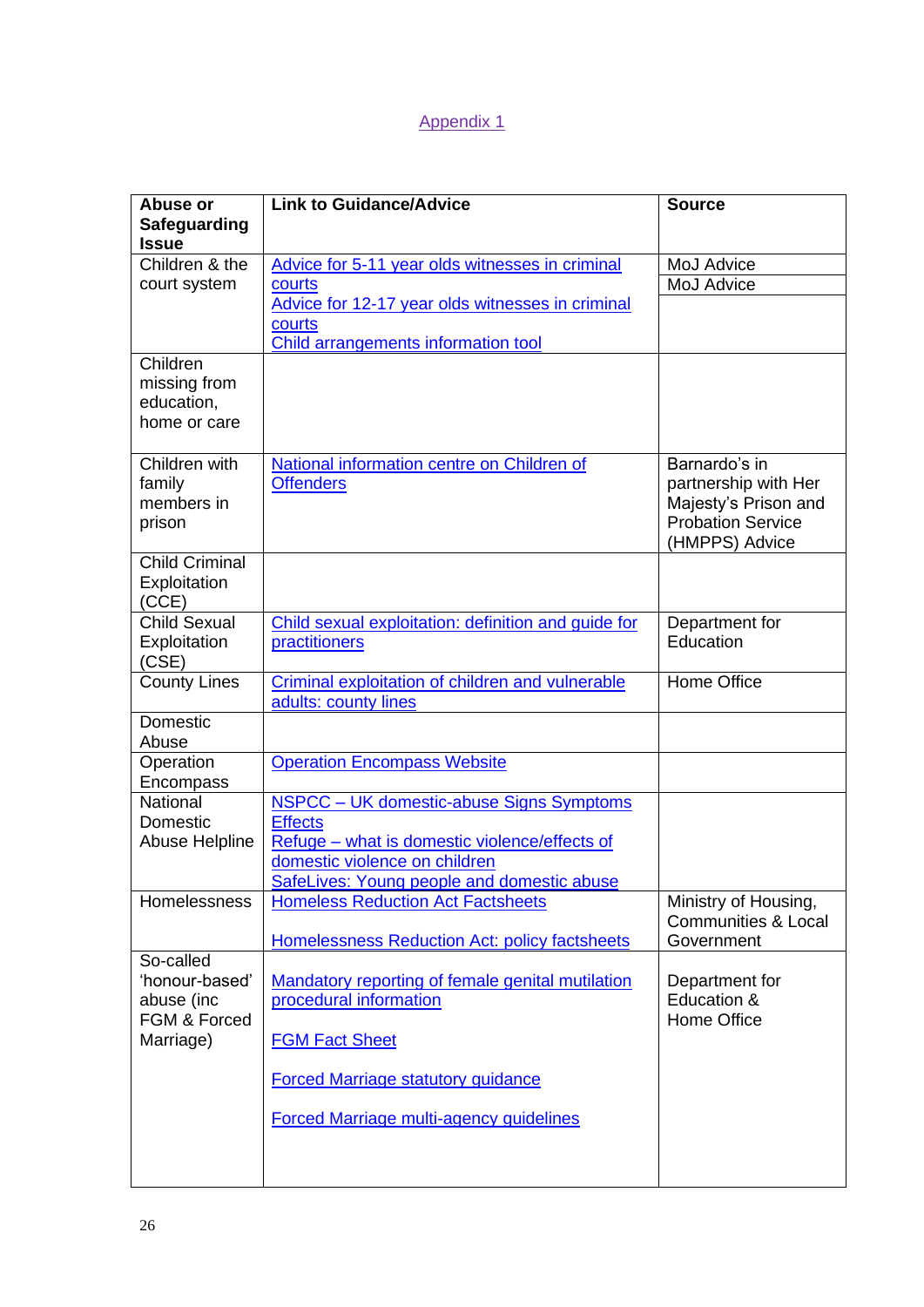| Preventing<br>Radicalisation            | <b>Government's Counter Extremism Strategy</b><br><b>Revised Prevent Duty Guidance for England &amp;</b><br><b>Wales</b> | Home Office                                   |
|-----------------------------------------|--------------------------------------------------------------------------------------------------------------------------|-----------------------------------------------|
|                                         | <b>Terrorism Act 2000</b>                                                                                                |                                               |
| <b>The Prevent</b>                      | <b>Prevent duty guidance: for England &amp; Wales</b>                                                                    | Home Office                                   |
| Duty                                    | Prevent duty guidance: for further education<br><b>institutions</b>                                                      |                                               |
| Channel                                 | <b>Channel Guidance</b>                                                                                                  | Home Office                                   |
|                                         | <b>Prevent Duty</b>                                                                                                      | Home Office                                   |
|                                         | <b>Prevent awareness e-learning</b>                                                                                      |                                               |
|                                         | <b>Prevent referrals e-learning</b>                                                                                      |                                               |
|                                         | <b>Channel awareness e-learning</b>                                                                                      | <b>Channel Awareness</b>                      |
|                                         | <b>Educate Against Hate</b>                                                                                              | <b>Educate Against Hate</b>                   |
|                                         | <b>Prevent for FE &amp; Training</b>                                                                                     | <b>Education &amp; Training</b><br>Foundation |
| Peer on<br>peer/child on<br>child abuse |                                                                                                                          |                                               |
| Sexual<br>violence and                  | <b>Sexual Offences Act 2003</b>                                                                                          |                                               |
| sexual                                  | What is consent?                                                                                                         | <b>Disrespect Nobody</b>                      |
| harassment<br>between                   | <b>PSHE Teaching about consent</b>                                                                                       | <b>PSHE Association</b>                       |
| children in<br>schools &                | <b>Project deSHAME</b>                                                                                                   | <b>Childnet International</b>                 |
| colleges                                | What to do if you're worried a child is being<br>abused                                                                  | <b>DfE</b>                                    |
|                                         | Domestic abuse: Various Information /Guidance                                                                            | Home Office                                   |
|                                         | Faith based abuse: National Action Plan                                                                                  | <b>DfE</b>                                    |
|                                         | Relationship abuse: disrespect nobody                                                                                    | Home Office                                   |
| <b>Bullying</b>                         | <b>Preventing and Tackling Bullying</b>                                                                                  | <b>DfE</b>                                    |
|                                         | Cyber bullying: advice for headteachers and<br>school staff                                                              | <b>DfE</b>                                    |
|                                         |                                                                                                                          |                                               |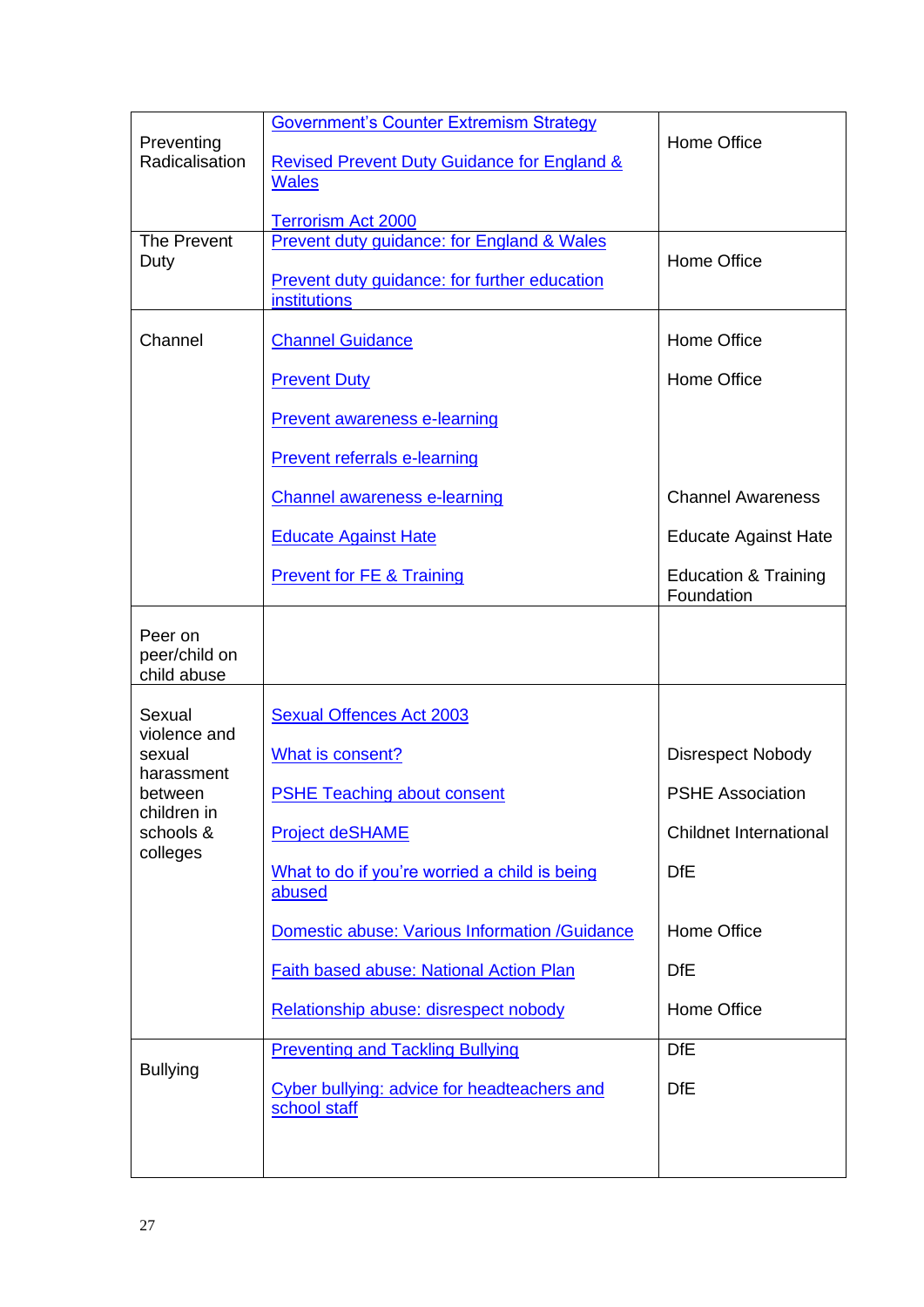| Children                                        | <b>Children missing education</b>                                                                                | <b>DfE</b>                                                           |
|-------------------------------------------------|------------------------------------------------------------------------------------------------------------------|----------------------------------------------------------------------|
| missing from<br>education,<br>home or care      | Child missing from home or care                                                                                  | <b>DfE</b>                                                           |
|                                                 | Children and adults missing strategy                                                                             | Home Office                                                          |
| Children with<br>family<br>members in<br>prison | National Information Centre on Children of<br><b>Offenders</b>                                                   | Barnardo's & HM<br>Prison & Probation<br>Service                     |
| Child<br>Exploitation                           | <b>Trafficking: safeguarding children</b>                                                                        | DfE & Home Office                                                    |
| Drugs                                           | Drugs: advice for schools                                                                                        | DfE & ACPO                                                           |
|                                                 | Drug strategy 2017                                                                                               | DfE & ACPO                                                           |
|                                                 | Information and advice on drugs                                                                                  | Talk to Frank                                                        |
|                                                 | <b>ADEPIS platform sharing information and</b><br>resources for schools: covering drug (& alcohol)<br>prevention | <b>Mentor UK</b>                                                     |
| 'Honour Based<br>Abuse' (so<br>called)          | Female genital mutilation: information and<br>resources                                                          | Home Office                                                          |
|                                                 | Female genital mutilation: multi agency statutory<br>guidance                                                    | DfE, DH & Home<br>Office                                             |
| Health and<br>Well-being                        | <b>Fabricated or induced illness: safeguarding</b><br>children                                                   | DfE, DH & Home<br>Office                                             |
|                                                 | Rise Above: Free PSHE resources on health,<br>wellbeing and resilience                                           | <b>Public Health England</b>                                         |
|                                                 | Medical-conditions: supporting pupils at school                                                                  | <b>DfE</b>                                                           |
|                                                 | Mental health & behaviour                                                                                        | <b>DfE</b>                                                           |
| Homelessness                                    | Homelessness: How local authorities should<br>exercise their functions                                           | Ministry of Housing,<br><b>Communities &amp; Local</b><br>Government |
| Online                                          | Sexting: responding to incidents and safeguarding<br>children                                                    | UK Council for<br><b>Internet Safety</b>                             |
| Private<br>fostering                            | <b>Private fostering: local authorities</b>                                                                      | <b>DfE</b>                                                           |
|                                                 |                                                                                                                  |                                                                      |